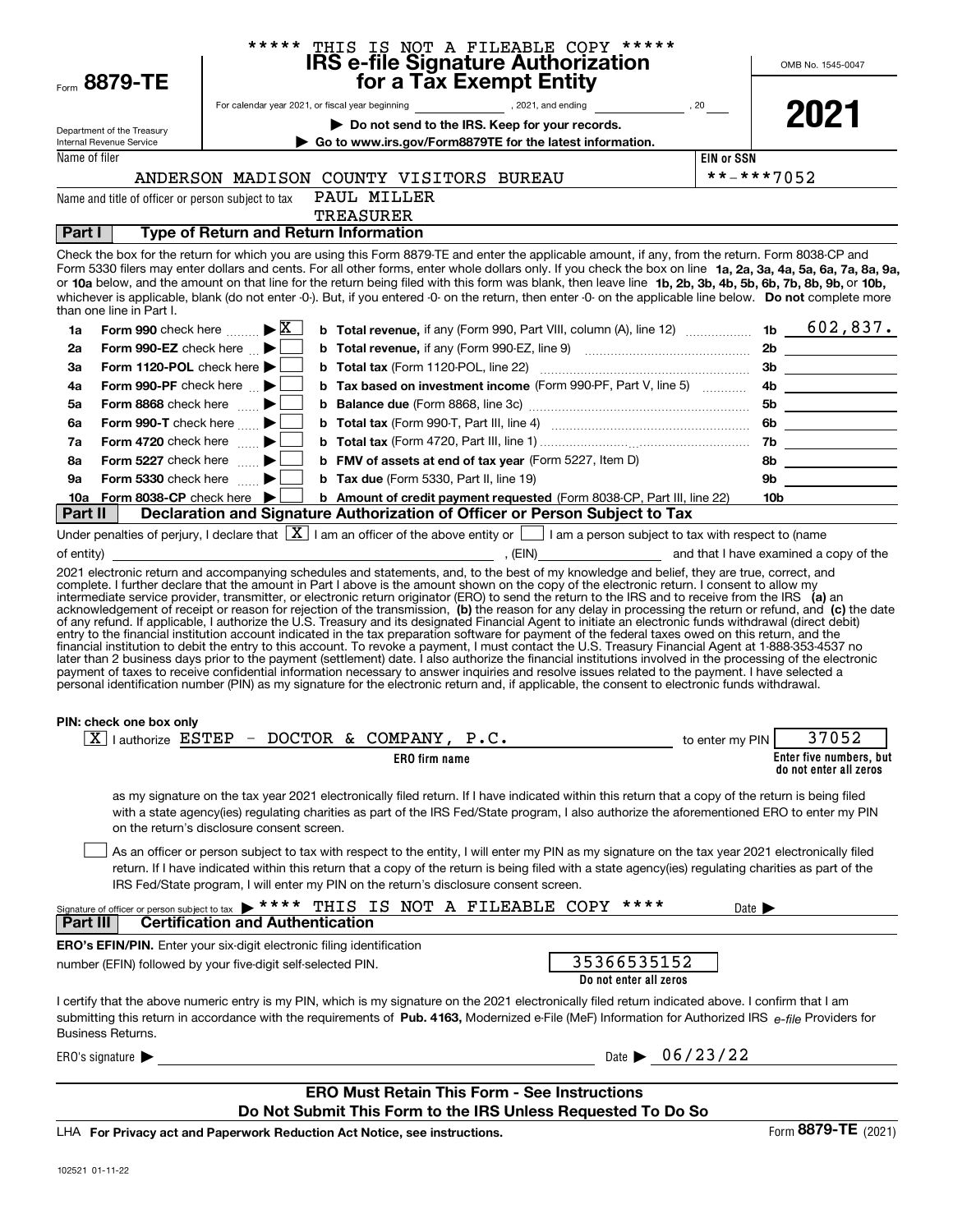| IГ<br>Form |
|------------|
|------------|

Department of the Treasury Internal Revenue Service

# **Return of Organization Exempt From Income Tax**

Under section 501(c), 527, or 4947(a)(1) of the Internal Revenue Code (except private foundations) **2021** 

**| Do not enter social security numbers on this form as it may be made public.**

**| Go to www.irs.gov/Form990 for instructions and the latest information. Inspection**



**Yes No**

604,777.

20 20 6 0  $\overline{0}$  . 0.

597,077. 7,700. -1,940. 0.

0.

0.

 **For the 2021 calendar year, or tax year beginning and ending AC** Name of organization **C D Employer identification number B**Check if applicable:**Address**<br>Change ANDERSON MADISON COUNTY VISITORS BUREAU Name<br>Change \*\*-\*\*\*7052 Doing business as Initial<br>
return **E** Telephone number Number and street (or P.O. box if mail is not delivered to street address)  $\qquad \qquad \mid$  Room/suite  $\mid$  E Telephone number Final return/ 6335 SCATTERFIELD ROAD 765-643-5633 termin-atedG Gross receipts \$  $\overline{e}$  City or town, state or province, country, and ZIP or foreign postal code  $\overline{G}$  Gross receipts \$ **communisment**<br> **return** ANDERSON, IN 46013 **H(a)** Is this a group return Applica-tion pending **F**  $\frac{1}{2}$  **F** Name and address of principal officer: PAUL MILLER **The SET SET SUBORT SET SET SUBORT SET SET SET SUBORT SET SUBORT SET SUBORT SET SUBORT SET SUBORT SET SUBORT SET SUBORT SET SUBORT SET SUBORT SET SUBORT** for subordinates?  $\boxed{X}$  **Yes**  $\boxed{X}$  **No** 3211 ALEXANDRIA PIKE, ANDERSON, IN 46012 H(b) Are all subordinates included? tus:  $\Box$  501(c)(3)  $\boxed{\mathbf{X}}$  501(c)( 6 )< (insert no.)  $\Box$  4947(a)(1) or  $\Box$  527 Tax-exempt status: 6 If "No," attach a list. See instructions **JWebsite: |** HTTPS://VISITANDERSONMADISONCOUNTY.COM/ **H(c)** Group exemption number Form of organization:  $\boxed{\textbf{X}}$  Corporation  $\boxed{\phantom{\textbf{X}}\phantom{\textbf{X}}}$  Trust  $\boxed{\phantom{\textbf{X}}\phantom{\textbf{X}}}$  Association  $\boxed{\phantom{\textbf{X}}\phantom{\textbf{X}}}$  Other  $\blacktriangleright$   $\phantom{\textbf{X}}\phantom{\textbf{X}}\blacksquare$  Year of formation:  $1982$  **M** State of legal domic **K** Form of organization:  $\boxed{\mathbf{X}}$  Corporation  $\boxed{\phantom{a}}$  Trust  $\boxed{\phantom{a}}$  Association **LPart I Summary** Briefly describe the organization's mission or most significant activities: TO PROMOTE TOURISM IN MADISON **1Activities & Governance Activities & Governance** COUNTY, INDIANA. Check this box  $\blacktriangleright$  if the organization discontinued its operations or disposed of more than 25% of its net assets. **2**Number of voting members of the governing body (Part VI, line 1a) **34**Number of independent voting members of the governing body (Part VI, line 1b) ………………………………… Total number of individuals employed in calendar year 2021 (Part V, line 2a) **56**Total number of volunteers (estimate if necessary) ~~~~~~~~~~~~~~~~~~~~**7a**Total unrelated business revenue from Part VIII, column (C), line 12 **b** Net unrelated business taxable income from Form 990-T, Part I, line 11 **Prior Year Current Year** 435,944. Contributions and grants (Part VIII, line 1h) ~~~~~~~~~~~~~~~~~~~~~ **8**Revenue **Revenue** Program service revenue (Part VIII, line 2g) ~~~~~~~~~~~~~~~~~~~~~ **9**Investment income (Part VIII, column (A), lines 3, 4, and 7d) ~~~~~~~~~~~~~ 13,276. **1011**Other revenue (Part VIII, column (A), lines 5, 6d, 8c, 9c, 10c, and 11e) Total revenue - add lines 8 through 11 (must equal Part VIII, column (A), line 12) **1213**Grants and similar amounts paid (Part IX, column (A), lines 1-3)

|      |                | Total revenue - add lines 8 through 11 (must equal Part VIII, column (A), line 12) | 449,220.                         | 602,837.           |
|------|----------------|------------------------------------------------------------------------------------|----------------------------------|--------------------|
|      | 13             | Grants and similar amounts paid (Part IX, column (A), lines 1-3)                   | υ.                               |                    |
|      | 14             | Benefits paid to or for members (Part IX, column (A), line 4)                      |                                  |                    |
| 8    | 15             | Salaries, other compensation, employee benefits (Part IX, column (A), lines 5-10)  | 237,569.                         | 262, 231.          |
|      |                | <b>16a</b> Professional fundraising fees (Part IX, column (A), line 11e)           | Ο.                               |                    |
|      |                | <b>b</b> Total fundraising expenses (Part IX, column (D), line 25)                 |                                  |                    |
|      | 17             | Other expenses (Part IX, column (A), lines 11a-11d, 11f-24e)                       | 266,995.                         | 394,494.           |
|      | 18             | Total expenses. Add lines 13-17 (must equal Part IX, column (A), line 25)          | 504, 564.                        | 656,725.           |
|      | 19             | Revenue less expenses. Subtract line 18 from line 12                               | $-55,344.$                       | $-53,888.$         |
| ៦អ្ន |                |                                                                                    | <b>Beginning of Current Year</b> | <b>End of Year</b> |
|      |                | Total assets (Part X, line 16)                                                     | 559,327.                         | 508,420.           |
|      |                | Total liabilities (Part X, line 26)                                                | 866.                             | 3,846.             |
|      |                |                                                                                    | 558,461.                         | 504,574.           |
|      | <b>Part II</b> | <b>Signature Block</b>                                                             |                                  |                    |

Under penalties of perjury, I declare that I have examined this return, including accompanying schedules and statements, and to the best of my knowledge and belief, it is true, correct, and complete. Declaration of preparer (other than officer) is based on all information of which preparer has any knowledge.

| Sign            | Signature of officer                                                            |                        | Date                                    |    |
|-----------------|---------------------------------------------------------------------------------|------------------------|-----------------------------------------|----|
| Here            | PAUL MILLER,<br>TREASURER                                                       |                        |                                         |    |
|                 | Type or print name and title                                                    |                        |                                         |    |
|                 | Print/Type preparer's name                                                      | Preparer's signature   | Date<br><b>PTIN</b><br>Check            |    |
| Paid            | LEWIS, CPA<br>DAVID R.                                                          | LEWIS, CPA<br>DAVID R. | P00203194<br>$ 06/23/22 $ self-employed |    |
| Preparer        | DOCTOR<br>Firm's name ESTEP<br>$\overline{\phantom{m}}$                         | & COMPANY, P.C.        | $***$ + * * 1112<br>Firm's $EIN$        |    |
| Use Only        | Firm's address $\blacktriangleright$ 3737 W.<br><b>BETHEL AVENUE</b>            |                        |                                         |    |
|                 | IN 47304-<br>MUNCIE.                                                            |                        | Phone no. (765) 289-5366                |    |
|                 | May the IRS discuss this return with the preparer shown above? See instructions |                        | $X \mid$<br>Yes                         | No |
| 132001 12-09-21 | LHA For Paperwork Reduction Act Notice, see the separate instructions.          |                        | Form 990 (2021)                         |    |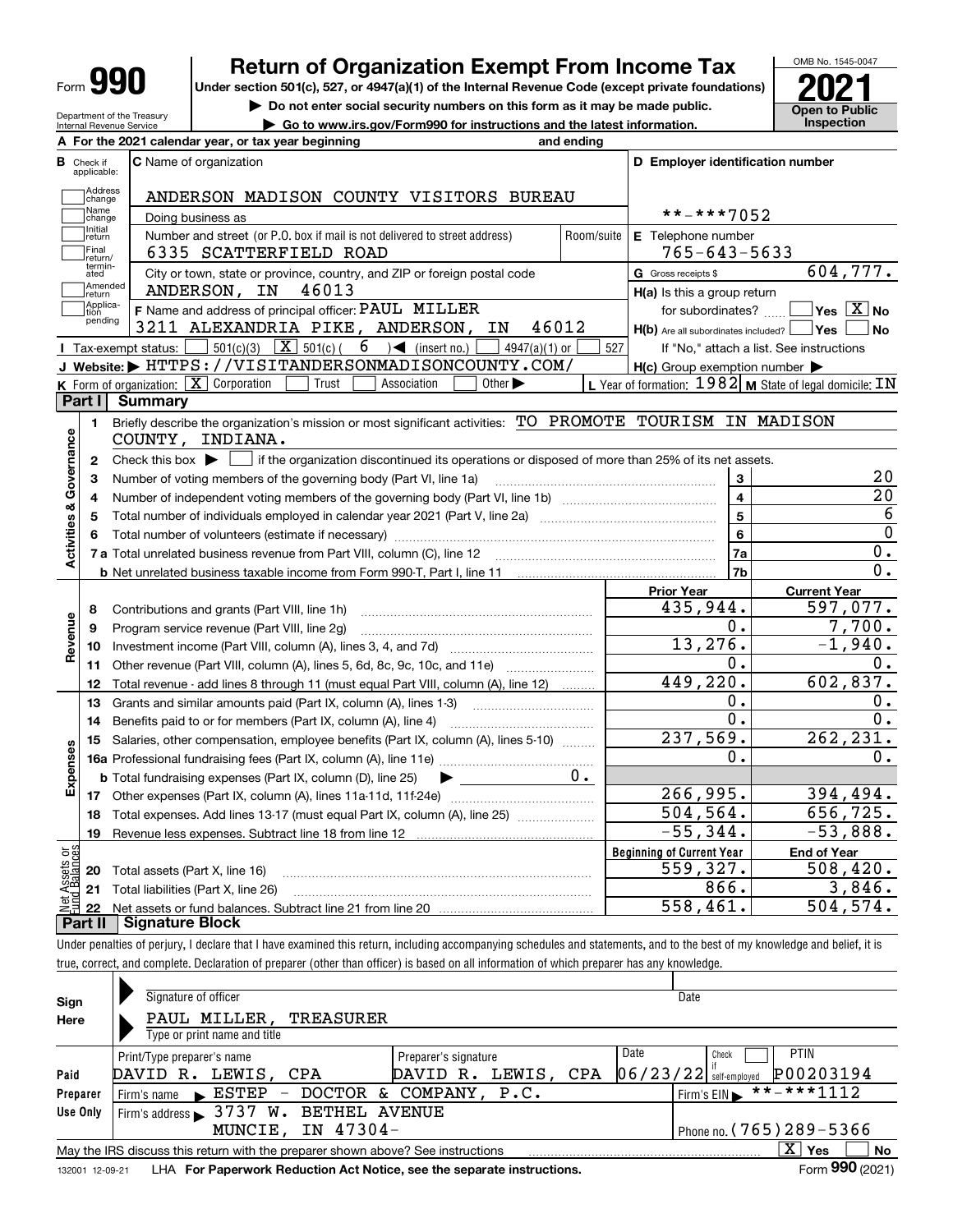|              | **-***7052<br>ANDERSON MADISON COUNTY VISITORS BUREAU<br>Page 2<br>Form 990 (2021)                                                                                                                  |
|--------------|-----------------------------------------------------------------------------------------------------------------------------------------------------------------------------------------------------|
|              | <b>Statement of Program Service Accomplishments</b><br>Part III                                                                                                                                     |
| 1.           | Briefly describe the organization's mission:                                                                                                                                                        |
|              | PROMOTE TOURISM IN MADISON COUNTY, INDIANA                                                                                                                                                          |
|              |                                                                                                                                                                                                     |
|              |                                                                                                                                                                                                     |
| $\mathbf{2}$ | Did the organization undertake any significant program services during the year which were not listed on the                                                                                        |
|              | $\overline{\ }$ Yes $\overline{\rm X}$ No<br>prior Form 990 or 990-EZ?                                                                                                                              |
|              | If "Yes," describe these new services on Schedule O.                                                                                                                                                |
| 3            | $\overline{\ }$ Yes $\overline{\ \ X}$ No<br>Did the organization cease conducting, or make significant changes in how it conducts, any program services?                                           |
|              | If "Yes," describe these changes on Schedule O.                                                                                                                                                     |
| 4            | Describe the organization's program service accomplishments for each of its three largest program services, as measured by expenses.                                                                |
|              | Section 501(c)(3) and 501(c)(4) organizations are required to report the amount of grants and allocations to others, the total expenses, and<br>revenue, if any, for each program service reported. |
| 4a           | the control of the control of the control<br>(Code: ) (Expenses \$                                                                                                                                  |
|              | PROMOTE TOURISM IN MADISON COUNTY, INDIANA                                                                                                                                                          |
|              |                                                                                                                                                                                                     |
|              |                                                                                                                                                                                                     |
|              |                                                                                                                                                                                                     |
|              |                                                                                                                                                                                                     |
|              |                                                                                                                                                                                                     |
|              |                                                                                                                                                                                                     |
|              |                                                                                                                                                                                                     |
|              |                                                                                                                                                                                                     |
|              |                                                                                                                                                                                                     |
|              |                                                                                                                                                                                                     |
| 4b           |                                                                                                                                                                                                     |
|              |                                                                                                                                                                                                     |
|              |                                                                                                                                                                                                     |
|              |                                                                                                                                                                                                     |
|              |                                                                                                                                                                                                     |
|              |                                                                                                                                                                                                     |
|              |                                                                                                                                                                                                     |
|              |                                                                                                                                                                                                     |
|              |                                                                                                                                                                                                     |
|              |                                                                                                                                                                                                     |
|              |                                                                                                                                                                                                     |
| 4c           | (Code:        )(Expenses \$                 including grants of \$                )(Revenue \$                                                                                                      |
|              |                                                                                                                                                                                                     |
|              |                                                                                                                                                                                                     |
|              |                                                                                                                                                                                                     |
|              |                                                                                                                                                                                                     |
|              |                                                                                                                                                                                                     |
|              |                                                                                                                                                                                                     |
|              |                                                                                                                                                                                                     |
|              |                                                                                                                                                                                                     |
|              |                                                                                                                                                                                                     |
|              |                                                                                                                                                                                                     |
|              |                                                                                                                                                                                                     |
| 4d           | Other program services (Describe on Schedule O.)                                                                                                                                                    |
|              | (Expenses \$<br>) (Revenue \$<br>including grants of \$                                                                                                                                             |
|              | 635,830.<br><b>4e</b> Total program service expenses $\blacktriangleright$<br><b>non</b>                                                                                                            |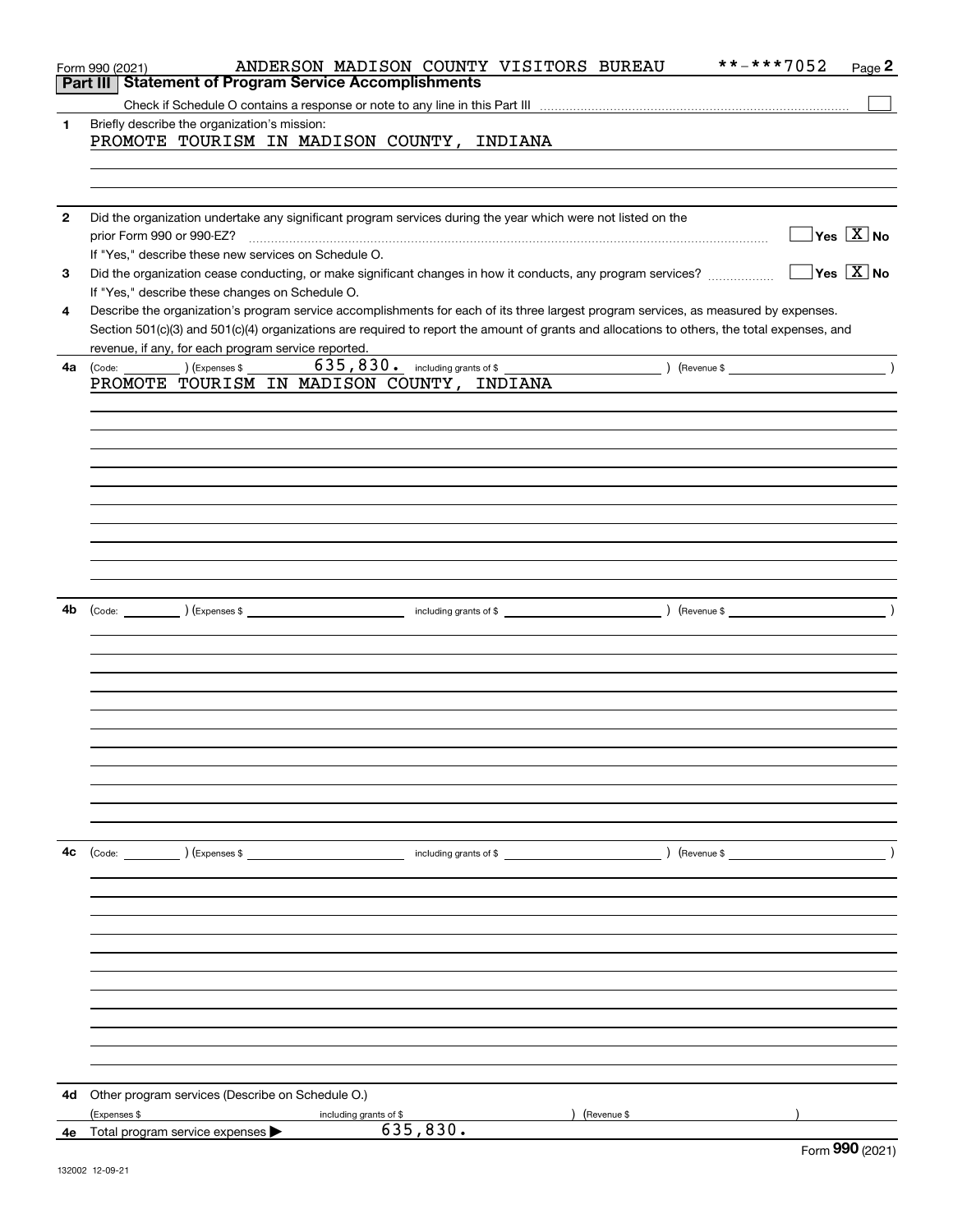|  | Form 990 (2021) |
|--|-----------------|

|     |                                                                                                                                                                                                                          |                 | Yes | No                           |
|-----|--------------------------------------------------------------------------------------------------------------------------------------------------------------------------------------------------------------------------|-----------------|-----|------------------------------|
| 1.  | Is the organization described in section $501(c)(3)$ or $4947(a)(1)$ (other than a private foundation)?                                                                                                                  |                 |     |                              |
|     |                                                                                                                                                                                                                          | 1               |     | X.                           |
| 2   |                                                                                                                                                                                                                          | $\mathbf{2}$    |     | X                            |
| 3   | Did the organization engage in direct or indirect political campaign activities on behalf of or in opposition to candidates for                                                                                          |                 |     |                              |
|     |                                                                                                                                                                                                                          | 3               |     | x                            |
| 4   | Section 501(c)(3) organizations. Did the organization engage in lobbying activities, or have a section 501(h) election in effect                                                                                         |                 |     |                              |
|     |                                                                                                                                                                                                                          | 4               |     |                              |
| 5   | Is the organization a section 501(c)(4), 501(c)(5), or 501(c)(6) organization that receives membership dues, assessments, or                                                                                             |                 |     |                              |
|     |                                                                                                                                                                                                                          | 5               |     | x                            |
| 6   | Did the organization maintain any donor advised funds or any similar funds or accounts for which donors have the right to                                                                                                |                 |     |                              |
|     | provide advice on the distribution or investment of amounts in such funds or accounts? If "Yes," complete Schedule D, Part I                                                                                             | 6               |     | X.                           |
| 7   | Did the organization receive or hold a conservation easement, including easements to preserve open space,                                                                                                                |                 |     |                              |
|     |                                                                                                                                                                                                                          | 7               |     | X.                           |
| 8   | Did the organization maintain collections of works of art, historical treasures, or other similar assets? If "Yes," complete                                                                                             |                 |     |                              |
|     |                                                                                                                                                                                                                          | 8               |     | x                            |
| 9   | Did the organization report an amount in Part X, line 21, for escrow or custodial account liability, serve as a custodian for                                                                                            |                 |     |                              |
|     | amounts not listed in Part X; or provide credit counseling, debt management, credit repair, or debt negotiation services?                                                                                                |                 |     |                              |
|     |                                                                                                                                                                                                                          | 9               |     | X.                           |
| 10  | Did the organization, directly or through a related organization, hold assets in donor-restricted endowments                                                                                                             |                 |     |                              |
|     |                                                                                                                                                                                                                          | 10              |     | х                            |
| 11  | If the organization's answer to any of the following questions is "Yes," then complete Schedule D, Parts VI, VII, VIII, IX, or X,                                                                                        |                 |     |                              |
|     | as applicable.                                                                                                                                                                                                           |                 |     |                              |
|     | a Did the organization report an amount for land, buildings, and equipment in Part X, line 10? If "Yes," complete Schedule D,                                                                                            |                 |     |                              |
|     |                                                                                                                                                                                                                          | 11a             | х   |                              |
|     | <b>b</b> Did the organization report an amount for investments - other securities in Part X, line 12, that is 5% or more of its total                                                                                    |                 |     |                              |
|     |                                                                                                                                                                                                                          | 11b             |     | x                            |
|     | c Did the organization report an amount for investments - program related in Part X, line 13, that is 5% or more of its total                                                                                            |                 |     |                              |
|     |                                                                                                                                                                                                                          | 11c             |     | X.                           |
|     | d Did the organization report an amount for other assets in Part X, line 15, that is 5% or more of its total assets reported in                                                                                          |                 |     |                              |
|     |                                                                                                                                                                                                                          | 11d             |     | X<br>$\overline{\mathbf{x}}$ |
|     |                                                                                                                                                                                                                          | <b>11e</b>      |     |                              |
| f   | Did the organization's separate or consolidated financial statements for the tax year include a footnote that addresses                                                                                                  |                 |     |                              |
|     | the organization's liability for uncertain tax positions under FIN 48 (ASC 740)? If "Yes," complete Schedule D, Part X                                                                                                   | 11f             |     | X.                           |
|     | 12a Did the organization obtain separate, independent audited financial statements for the tax year? If "Yes," complete                                                                                                  |                 |     | X.                           |
|     |                                                                                                                                                                                                                          | 12a             |     |                              |
|     | <b>b</b> Was the organization included in consolidated, independent audited financial statements for the tax year?                                                                                                       |                 |     | X                            |
|     | If "Yes," and if the organization answered "No" to line 12a, then completing Schedule D, Parts XI and XII is optional                                                                                                    | 12 <sub>b</sub> |     | X                            |
| 13  | Is the organization a school described in section 170(b)(1)(A)(ii)? If "Yes," complete Schedule E                                                                                                                        | 13              |     | x                            |
| 14a | Did the organization maintain an office, employees, or agents outside of the United States?<br>b Did the organization have aggregate revenues or expenses of more than \$10,000 from grantmaking, fundraising, business, | 14a             |     |                              |
|     | investment, and program service activities outside the United States, or aggregate foreign investments valued at \$100,000                                                                                               |                 |     |                              |
|     |                                                                                                                                                                                                                          | 14b             |     | X.                           |
| 15  | Did the organization report on Part IX, column (A), line 3, more than \$5,000 of grants or other assistance to or for any                                                                                                |                 |     |                              |
|     |                                                                                                                                                                                                                          | 15              |     | X.                           |
| 16  | Did the organization report on Part IX, column (A), line 3, more than \$5,000 of aggregate grants or other assistance to                                                                                                 |                 |     |                              |
|     |                                                                                                                                                                                                                          | 16              |     | X.                           |
| 17  | Did the organization report a total of more than \$15,000 of expenses for professional fundraising services on Part IX,                                                                                                  |                 |     |                              |
|     |                                                                                                                                                                                                                          | 17              |     | X.                           |
| 18  | Did the organization report more than \$15,000 total of fundraising event gross income and contributions on Part VIII, lines                                                                                             |                 |     |                              |
|     |                                                                                                                                                                                                                          | 18              |     | X.                           |
| 19  | Did the organization report more than \$15,000 of gross income from gaming activities on Part VIII, line 9a? If "Yes."                                                                                                   |                 |     |                              |
|     |                                                                                                                                                                                                                          | 19              |     | X                            |
| 20a |                                                                                                                                                                                                                          | 20a             |     | X                            |
|     | <b>b</b> If "Yes" to line 20a, did the organization attach a copy of its audited financial statements to this return?                                                                                                    | 20b             |     |                              |
| 21  | Did the organization report more than \$5,000 of grants or other assistance to any domestic organization or                                                                                                              |                 |     |                              |
|     |                                                                                                                                                                                                                          | 21              |     | X.                           |
|     |                                                                                                                                                                                                                          |                 |     |                              |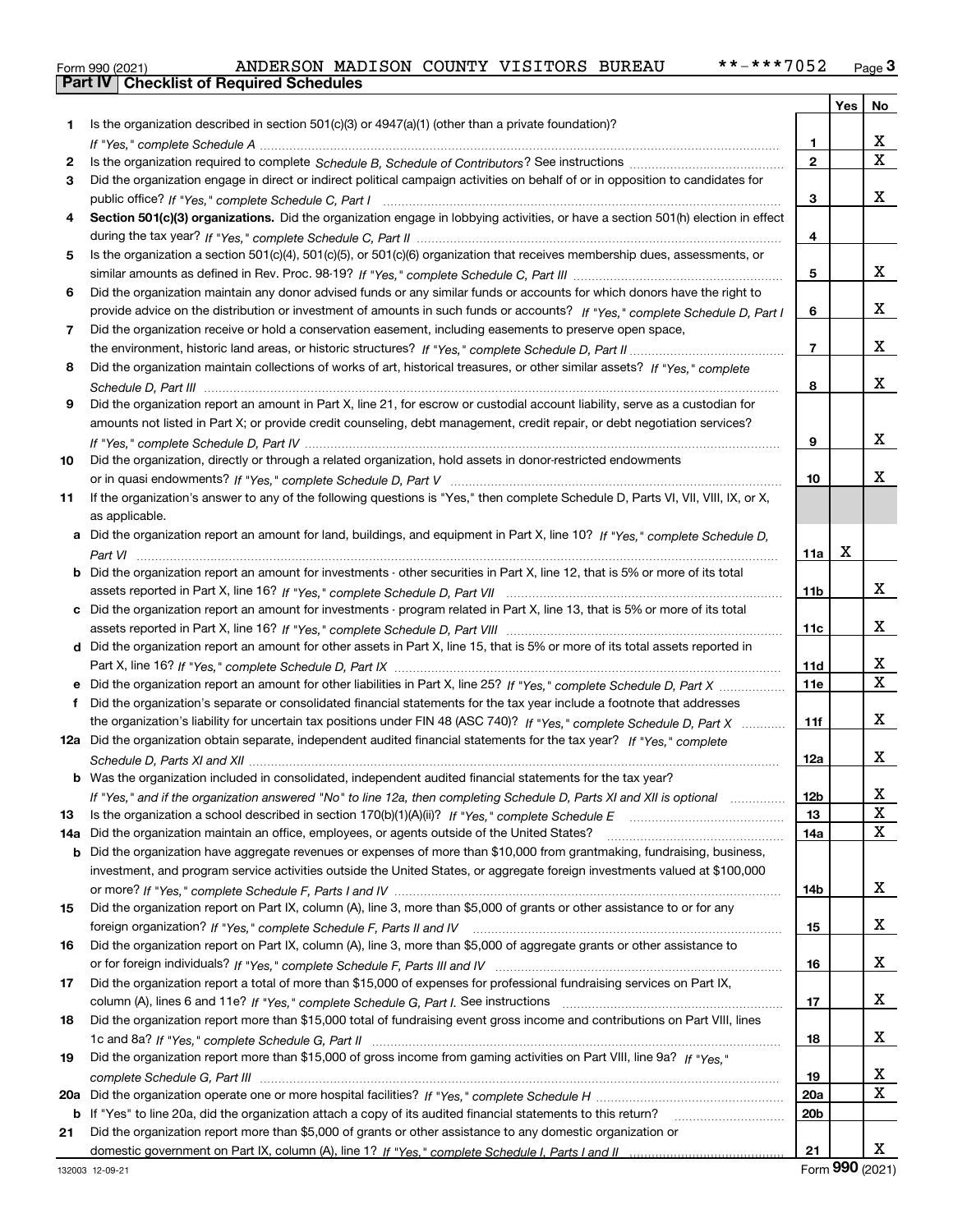| Form 990 (2021) |                                                              |  | ANDERSON MADISON COUNTY VISITORS BUREAU | **-***7052 | Page 4 |
|-----------------|--------------------------------------------------------------|--|-----------------------------------------|------------|--------|
|                 | <b>Part IV   Checklist of Required Schedules (continued)</b> |  |                                         |            |        |

|    | <b>Part IV</b> CRECKISTOI Required Scriedules $_{(continued)}$                                                                     |                 |     |             |
|----|------------------------------------------------------------------------------------------------------------------------------------|-----------------|-----|-------------|
|    |                                                                                                                                    |                 | Yes | No          |
| 22 | Did the organization report more than \$5,000 of grants or other assistance to or for domestic individuals on                      |                 |     |             |
|    |                                                                                                                                    | 22              |     | x           |
| 23 | Did the organization answer "Yes" to Part VII, Section A, line 3, 4, or 5, about compensation of the organization's current        |                 |     |             |
|    | and former officers, directors, trustees, key employees, and highest compensated employees? If "Yes," complete                     |                 |     |             |
|    |                                                                                                                                    | 23              |     | х           |
|    | 24a Did the organization have a tax-exempt bond issue with an outstanding principal amount of more than \$100,000 as of the        |                 |     |             |
|    | last day of the year, that was issued after December 31, 2002? If "Yes," answer lines 24b through 24d and complete                 |                 |     |             |
|    |                                                                                                                                    | 24a             |     | х           |
|    | <b>b</b> Did the organization invest any proceeds of tax-exempt bonds beyond a temporary period exception?                         | 24 <sub>b</sub> |     |             |
|    | c Did the organization maintain an escrow account other than a refunding escrow at any time during the year to defease             |                 |     |             |
|    |                                                                                                                                    | 24c             |     |             |
|    | d Did the organization act as an "on behalf of" issuer for bonds outstanding at any time during the year?                          | 24d             |     |             |
|    | 25a Section 501(c)(3), 501(c)(4), and 501(c)(29) organizations. Did the organization engage in an excess benefit                   |                 |     |             |
|    |                                                                                                                                    | 25a             |     |             |
|    | b Is the organization aware that it engaged in an excess benefit transaction with a disqualified person in a prior year, and       |                 |     |             |
|    | that the transaction has not been reported on any of the organization's prior Forms 990 or 990-EZ? If "Yes," complete              |                 |     |             |
|    | Schedule L, Part I                                                                                                                 | 25b             |     |             |
| 26 | Did the organization report any amount on Part X, line 5 or 22, for receivables from or payables to any current                    |                 |     |             |
|    | or former officer, director, trustee, key employee, creator or founder, substantial contributor, or 35%                            |                 |     |             |
|    |                                                                                                                                    | 26              |     | x           |
| 27 | Did the organization provide a grant or other assistance to any current or former officer, director, trustee, key employee,        |                 |     |             |
|    | creator or founder, substantial contributor or employee thereof, a grant selection committee member, or to a 35% controlled        |                 |     |             |
|    | entity (including an employee thereof) or family member of any of these persons? If "Yes," complete Schedule L, Part III           | 27              |     | x           |
| 28 | Was the organization a party to a business transaction with one of the following parties (see the Schedule L, Part IV,             |                 |     |             |
|    | instructions for applicable filing thresholds, conditions, and exceptions):                                                        |                 |     |             |
|    | a A current or former officer, director, trustee, key employee, creator or founder, or substantial contributor? If                 |                 |     |             |
|    |                                                                                                                                    | 28a             |     | х           |
|    |                                                                                                                                    | 28 <sub>b</sub> |     | Χ           |
|    | c A 35% controlled entity of one or more individuals and/or organizations described in line 28a or 28b? If                         |                 |     |             |
|    |                                                                                                                                    | 28c             |     | х           |
| 29 |                                                                                                                                    | 29              |     | $\mathbf X$ |
| 30 | Did the organization receive contributions of art, historical treasures, or other similar assets, or qualified conservation        |                 |     |             |
|    |                                                                                                                                    | 30              |     | х           |
| 31 | Did the organization liquidate, terminate, or dissolve and cease operations? If "Yes," complete Schedule N, Part I                 | 31              |     | х           |
| 32 | Did the organization sell, exchange, dispose of, or transfer more than 25% of its net assets? If "Yes," complete                   |                 |     |             |
|    | Schedule N. Part II                                                                                                                | 32              |     | х           |
| 33 | Did the organization own 100% of an entity disregarded as separate from the organization under Regulations                         |                 |     |             |
|    |                                                                                                                                    | 33              |     | x           |
| 34 | Was the organization related to any tax-exempt or taxable entity? If "Yes," complete Schedule R, Part II, III, or IV, and          |                 |     |             |
|    |                                                                                                                                    | 34              |     | х           |
|    | 35a Did the organization have a controlled entity within the meaning of section 512(b)(13)?                                        | 35a             |     | Χ           |
|    | <b>b</b> If "Yes" to line 35a, did the organization receive any payment from or engage in any transaction with a controlled entity |                 |     |             |
|    |                                                                                                                                    | 35b             |     |             |
| 36 | Section 501(c)(3) organizations. Did the organization make any transfers to an exempt non-charitable related organization?         |                 |     |             |
|    |                                                                                                                                    | 36              |     |             |
| 37 | Did the organization conduct more than 5% of its activities through an entity that is not a related organization                   |                 |     |             |
|    |                                                                                                                                    | 37              |     | х           |
| 38 | Did the organization complete Schedule O and provide explanations on Schedule O for Part VI, lines 11b and 19?                     |                 |     |             |
|    | Note: All Form 990 filers are required to complete Schedule O                                                                      | 38              | х   |             |
|    | ∣ Part V<br><b>Statements Regarding Other IRS Filings and Tax Compliance</b>                                                       |                 |     |             |
|    | Check if Schedule O contains a response or note to any line in this Part V                                                         |                 |     |             |
|    |                                                                                                                                    |                 | Yes | No          |
|    | 2<br>1a                                                                                                                            |                 |     |             |
|    | $\Omega$<br><b>b</b> Enter the number of Forms W-2G included on line 1a. Enter -0- if not applicable <i>manumumum</i><br>1b        |                 |     |             |
|    |                                                                                                                                    |                 |     |             |
|    | c Did the organization comply with backup withholding rules for reportable payments to vendors and reportable gaming               |                 |     |             |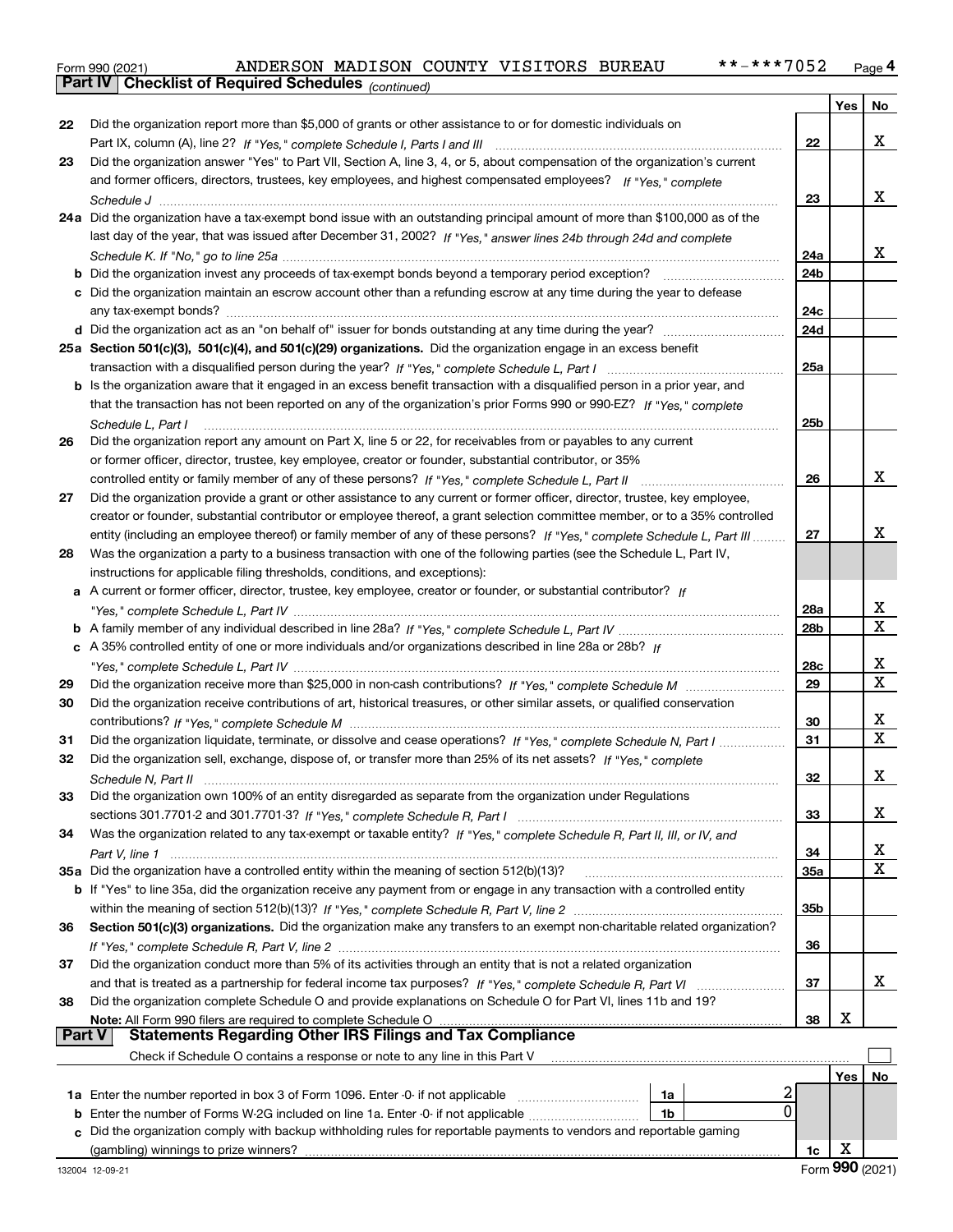|     | ANDERSON MADISON COUNTY VISITORS BUREAU<br>Form 990 (2021)                                                                                      | **-***7052 |                |     | $_{\text{Page}}$ 5 |
|-----|-------------------------------------------------------------------------------------------------------------------------------------------------|------------|----------------|-----|--------------------|
|     | <b>Part V</b><br>Statements Regarding Other IRS Filings and Tax Compliance (continued)                                                          |            |                |     |                    |
|     |                                                                                                                                                 |            |                | Yes | No                 |
|     | 2a Enter the number of employees reported on Form W-3, Transmittal of Wage and Tax Statements,                                                  |            |                |     |                    |
|     | filed for the calendar year ending with or within the year covered by this return<br>2a                                                         | 6          |                |     |                    |
|     |                                                                                                                                                 |            | 2b             |     | x                  |
|     |                                                                                                                                                 |            |                |     |                    |
|     |                                                                                                                                                 |            | 3a             |     | x                  |
|     | 3a Did the organization have unrelated business gross income of \$1,000 or more during the year?                                                |            |                |     |                    |
| b   |                                                                                                                                                 |            | 3b             |     |                    |
|     | 4a At any time during the calendar year, did the organization have an interest in, or a signature or other authority over, a                    |            |                |     |                    |
|     |                                                                                                                                                 |            | 4a             |     | x                  |
|     | <b>b</b> If "Yes," enter the name of the foreign country $\blacktriangleright$                                                                  |            |                |     |                    |
|     | See instructions for filing requirements for FinCEN Form 114, Report of Foreign Bank and Financial Accounts (FBAR).                             |            |                |     |                    |
| 5a  | Was the organization a party to a prohibited tax shelter transaction at any time during the tax year?                                           |            | 5а             |     | х                  |
| b   |                                                                                                                                                 |            | 5 <sub>b</sub> |     | X                  |
| c   |                                                                                                                                                 |            | 5c             |     |                    |
|     | 6a Does the organization have annual gross receipts that are normally greater than \$100,000, and did the organization solicit                  |            |                |     |                    |
|     | any contributions that were not tax deductible as charitable contributions? [[[[[[[[[[[[[[[[[[[[[[[]]]]]]]]]]]                                  |            | 6a             |     | х                  |
|     | <b>b</b> If "Yes," did the organization include with every solicitation an express statement that such contributions or gifts                   |            |                |     |                    |
|     |                                                                                                                                                 |            | 6b             |     |                    |
| 7   | Organizations that may receive deductible contributions under section 170(c).                                                                   |            |                |     |                    |
| а   | Did the organization receive a payment in excess of \$75 made partly as a contribution and partly for goods and services provided to the payor? |            | 7a             |     |                    |
| b   | If "Yes," did the organization notify the donor of the value of the goods or services provided?                                                 |            | 7b             |     |                    |
| с   | Did the organization sell, exchange, or otherwise dispose of tangible personal property for which it was required                               |            |                |     |                    |
|     |                                                                                                                                                 |            | 7c             |     |                    |
|     | 7d                                                                                                                                              |            |                |     |                    |
| d   |                                                                                                                                                 |            |                |     |                    |
| е   | Did the organization receive any funds, directly or indirectly, to pay premiums on a personal benefit contract?                                 |            | 7e<br>7f       |     |                    |
| f   | Did the organization, during the year, pay premiums, directly or indirectly, on a personal benefit contract?                                    |            |                |     |                    |
| g   | If the organization received a contribution of qualified intellectual property, did the organization file Form 8899 as required?                |            |                |     |                    |
| h   | If the organization received a contribution of cars, boats, airplanes, or other vehicles, did the organization file a Form 1098-C?              |            |                |     |                    |
| 8   | Sponsoring organizations maintaining donor advised funds. Did a donor advised fund maintained by the                                            |            |                |     |                    |
|     | sponsoring organization have excess business holdings at any time during the year?                                                              |            |                |     |                    |
| 9   | Sponsoring organizations maintaining donor advised funds.                                                                                       |            |                |     |                    |
| а   | Did the sponsoring organization make any taxable distributions under section 4966?                                                              |            | 9а             |     |                    |
| b   | Did the sponsoring organization make a distribution to a donor, donor advisor, or related person?                                               |            | 9b             |     |                    |
| 10  | Section 501(c)(7) organizations. Enter:                                                                                                         |            |                |     |                    |
|     | 10a                                                                                                                                             |            |                |     |                    |
|     | 10 <sub>b</sub><br>Gross receipts, included on Form 990, Part VIII, line 12, for public use of club facilities                                  |            |                |     |                    |
| 11  | Section 501(c)(12) organizations. Enter:                                                                                                        |            |                |     |                    |
| а   | 11a                                                                                                                                             |            |                |     |                    |
| b   | Gross income from other sources. (Do not net amounts due or paid to other sources against                                                       |            |                |     |                    |
|     | 11b                                                                                                                                             |            |                |     |                    |
|     | 12a Section 4947(a)(1) non-exempt charitable trusts. Is the organization filing Form 990 in lieu of Form 1041?                                  |            | 12a            |     |                    |
|     |                                                                                                                                                 |            |                |     |                    |
|     | 12b<br><b>b</b> If "Yes," enter the amount of tax-exempt interest received or accrued during the year <i>manument</i>                           |            |                |     |                    |
| 13  | Section 501(c)(29) qualified nonprofit health insurance issuers.                                                                                |            |                |     |                    |
| а   | Is the organization licensed to issue qualified health plans in more than one state?                                                            |            | 13a            |     |                    |
|     | Note: See the instructions for additional information the organization must report on Schedule O.                                               |            |                |     |                    |
| b   | Enter the amount of reserves the organization is required to maintain by the states in which the                                                |            |                |     |                    |
|     | 13 <sub>b</sub>                                                                                                                                 |            |                |     |                    |
| c   | 13с                                                                                                                                             |            |                |     |                    |
| 14a | Did the organization receive any payments for indoor tanning services during the tax year?                                                      |            | 14a            |     | х                  |
|     | <b>b</b> If "Yes," has it filed a Form 720 to report these payments? If "No," provide an explanation on Schedule O                              |            | 14b            |     |                    |
| 15  | Is the organization subject to the section 4960 tax on payment(s) of more than \$1,000,000 in remuneration or                                   |            |                |     |                    |
|     |                                                                                                                                                 |            | 15             |     | х                  |
|     | If "Yes," see the instructions and file Form 4720, Schedule N.                                                                                  |            |                |     |                    |
| 16  | Is the organization an educational institution subject to the section 4968 excise tax on net investment income?                                 |            | 16             |     | х                  |
|     | If "Yes," complete Form 4720, Schedule O.                                                                                                       |            |                |     |                    |
| 17  | Section 501(c)(21) organizations. Did the trust, any disqualified person, or mine operator engage in any                                        |            |                |     |                    |
|     | activities that would result in the imposition of an excise tax under section 4951, 4952 or 4953?                                               |            | 17             |     |                    |
|     | If "Yes," complete Form 6069.                                                                                                                   |            |                |     |                    |
|     |                                                                                                                                                 |            |                |     |                    |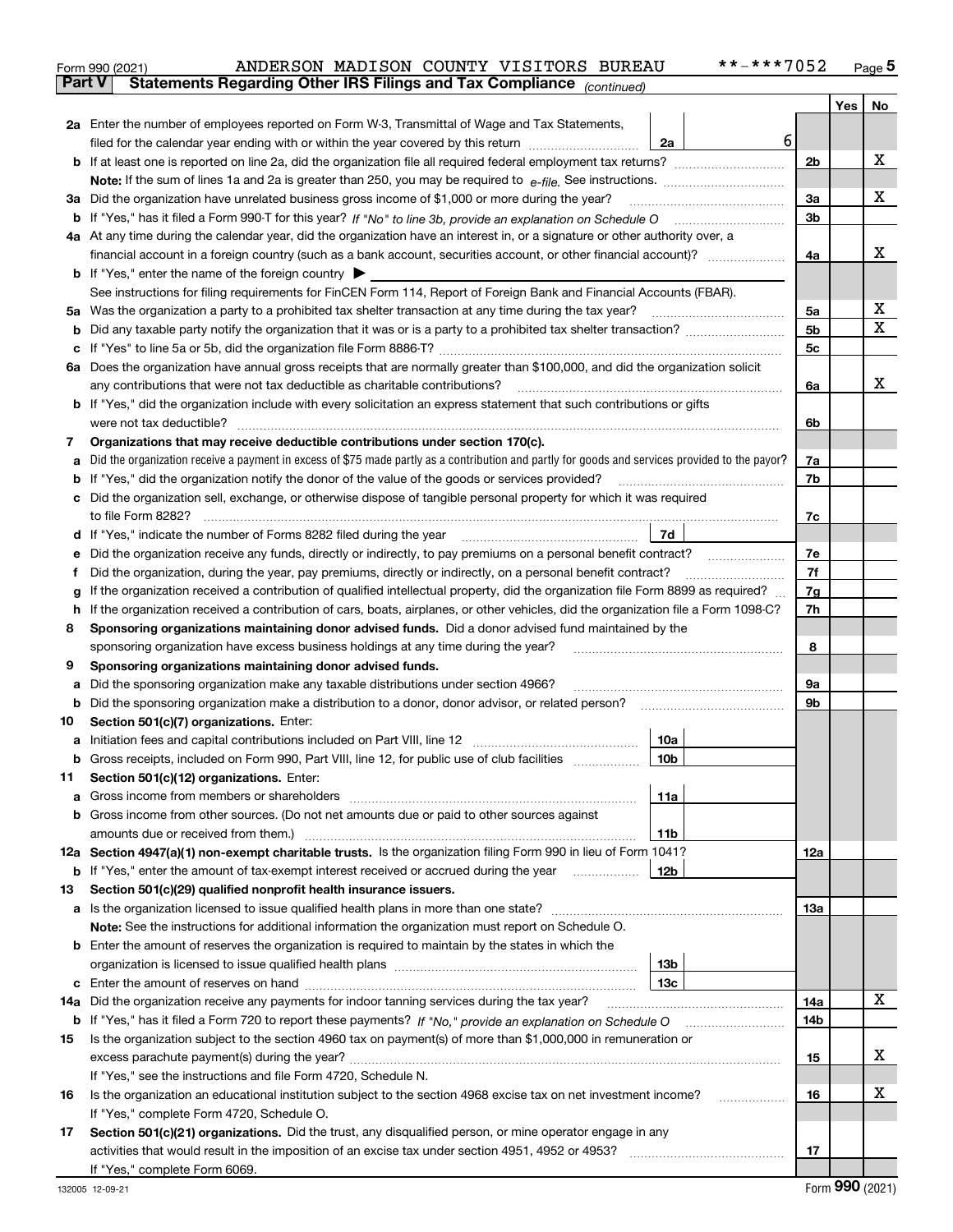|  | Form 990 (2021) |
|--|-----------------|
|  |                 |

### ANDERSON MADISON COUNTY VISITORS BUREAU \*\*-\*\*\*7052

*For each "Yes" response to lines 2 through 7b below, and for a "No" response to line 8a, 8b, or 10b below, describe the circumstances, processes, or changes on Schedule O. See instructions.* Form 990 (2021) **ANDERSON MADISON COUNTY VISITORS BUREAU** \*\*-\*\*\*7052 Page 6<br>**Part VI Governance, Management, and Disclosure.** For each "Yes" response to lines 2 through 7b below, and for a "No" response

|    | Check if Schedule O contains a response or note to any line in this Part VI                                                                                                                                                    |                 |         | $\vert$ X $\vert$ |
|----|--------------------------------------------------------------------------------------------------------------------------------------------------------------------------------------------------------------------------------|-----------------|---------|-------------------|
|    | Section A. Governing Body and Management                                                                                                                                                                                       |                 |         |                   |
|    |                                                                                                                                                                                                                                |                 | Yes $ $ | No                |
|    | 20<br>1a<br><b>1a</b> Enter the number of voting members of the governing body at the end of the tax year                                                                                                                      |                 |         |                   |
|    | If there are material differences in voting rights among members of the governing body, or if the governing                                                                                                                    |                 |         |                   |
|    | body delegated broad authority to an executive committee or similar committee, explain on Schedule O.                                                                                                                          |                 |         |                   |
| b  | 20<br>Enter the number of voting members included on line 1a, above, who are independent<br>1b                                                                                                                                 |                 |         |                   |
| 2  | Did any officer, director, trustee, or key employee have a family relationship or a business relationship with any other                                                                                                       |                 |         |                   |
|    | officer, director, trustee, or key employee?                                                                                                                                                                                   | 2               |         | x                 |
| 3  | Did the organization delegate control over management duties customarily performed by or under the direct supervision                                                                                                          |                 |         |                   |
|    | of officers, directors, trustees, or key employees to a management company or other person?                                                                                                                                    | 3               |         | х                 |
| 4  | Did the organization make any significant changes to its governing documents since the prior Form 990 was filed?                                                                                                               | 4               |         | $\mathbf X$       |
| 5  |                                                                                                                                                                                                                                | 5               |         | $\mathbf X$       |
| 6  | Did the organization have members or stockholders?                                                                                                                                                                             | 6               |         | $\mathbf X$       |
| 7a | Did the organization have members, stockholders, or other persons who had the power to elect or appoint one or                                                                                                                 |                 |         |                   |
|    | more members of the governing body?                                                                                                                                                                                            | 7a              |         | x                 |
|    | <b>b</b> Are any governance decisions of the organization reserved to (or subject to approval by) members, stockholders, or                                                                                                    |                 |         |                   |
|    | persons other than the governing body?                                                                                                                                                                                         | 7b              |         | х                 |
| 8  | Did the organization contemporaneously document the meetings held or written actions undertaken during the year by the following:                                                                                              |                 |         |                   |
| a  |                                                                                                                                                                                                                                | 8а              | х       |                   |
| b  | Each committee with authority to act on behalf of the governing body?                                                                                                                                                          | 8b              | X       |                   |
| 9  | Is there any officer, director, trustee, or key employee listed in Part VII, Section A, who cannot be reached at the                                                                                                           |                 |         |                   |
|    |                                                                                                                                                                                                                                | 9               |         | х                 |
|    | Section B. Policies <sub>(This Section B requests information about policies not required by the Internal Revenue Code.)</sub>                                                                                                 |                 |         |                   |
|    |                                                                                                                                                                                                                                |                 | Yes     | No                |
|    |                                                                                                                                                                                                                                | 10a             |         | Х                 |
|    | <b>b</b> If "Yes," did the organization have written policies and procedures governing the activities of such chapters, affiliates,                                                                                            |                 |         |                   |
|    | and branches to ensure their operations are consistent with the organization's exempt purposes?                                                                                                                                | 10 <sub>b</sub> |         |                   |
|    | 11a Has the organization provided a complete copy of this Form 990 to all members of its governing body before filing the form?                                                                                                | 11a             | Х       |                   |
|    | <b>b</b> Describe on Schedule O the process, if any, used by the organization to review this Form 990.                                                                                                                         |                 |         |                   |
|    |                                                                                                                                                                                                                                | 12a             | х       |                   |
|    |                                                                                                                                                                                                                                | 12 <sub>b</sub> | X       |                   |
|    | c Did the organization regularly and consistently monitor and enforce compliance with the policy? If "Yes," describe                                                                                                           |                 |         |                   |
|    |                                                                                                                                                                                                                                | 12c             | X       |                   |
| 13 | Did the organization have a written whistleblower policy?                                                                                                                                                                      | 13              |         | х                 |
| 14 | Did the organization have a written document retention and destruction policy?                                                                                                                                                 | 14              | X       |                   |
| 15 | Did the process for determining compensation of the following persons include a review and approval by independent                                                                                                             |                 |         |                   |
|    | persons, comparability data, and contemporaneous substantiation of the deliberation and decision?                                                                                                                              |                 |         |                   |
|    | a The organization's CEO, Executive Director, or top management official manufactured content content of the organization's CEO, Executive Director, or top management official manufactured content of the state of the state | 15a             | х       |                   |
|    | b Other officers or key employees of the organization manufactured content to the organization manufactured content of the organization manufactured content of the organization manufactured content of the organization manu | 15b             | x       |                   |
|    | If "Yes" to line 15a or 15b, describe the process on Schedule O. See instructions.                                                                                                                                             |                 |         |                   |
|    | 16a Did the organization invest in, contribute assets to, or participate in a joint venture or similar arrangement with a                                                                                                      |                 |         |                   |
|    | taxable entity during the year?                                                                                                                                                                                                | 16a             |         | x                 |
|    | b If "Yes," did the organization follow a written policy or procedure requiring the organization to evaluate its participation                                                                                                 |                 |         |                   |
|    | in joint venture arrangements under applicable federal tax law, and take steps to safeguard the organization's                                                                                                                 |                 |         |                   |
|    | exempt status with respect to such arrangements?                                                                                                                                                                               | 16b             |         |                   |
|    | <b>Section C. Disclosure</b>                                                                                                                                                                                                   |                 |         |                   |
| 17 | List the states with which a copy of this Form 990 is required to be filed $\blacktriangleright \underline{IN}$                                                                                                                |                 |         |                   |
| 18 | Section 6104 requires an organization to make its Forms 1023 (1024 or 1024-A, if applicable), 990, and 990-T (section 501(c)(3)s only) available                                                                               |                 |         |                   |
|    | for public inspection. Indicate how you made these available. Check all that apply.                                                                                                                                            |                 |         |                   |
|    | $\lfloor$ X $\rfloor$ Another's website<br>$X$ Upon request<br>Own website<br>Other (explain on Schedule O)                                                                                                                    |                 |         |                   |
| 19 | Describe on Schedule O whether (and if so, how) the organization made its governing documents, conflict of interest policy, and financial                                                                                      |                 |         |                   |
|    | statements available to the public during the tax year.                                                                                                                                                                        |                 |         |                   |
| 20 | State the name, address, and telephone number of the person who possesses the organization's books and records                                                                                                                 |                 |         |                   |
|    | ANDERSON MADISON CO VISITORS BUREAU - 765-643-5633                                                                                                                                                                             |                 |         |                   |
|    | 46013<br>6335 SCATTERFIELD RD, ANDERSON, IN                                                                                                                                                                                    |                 |         |                   |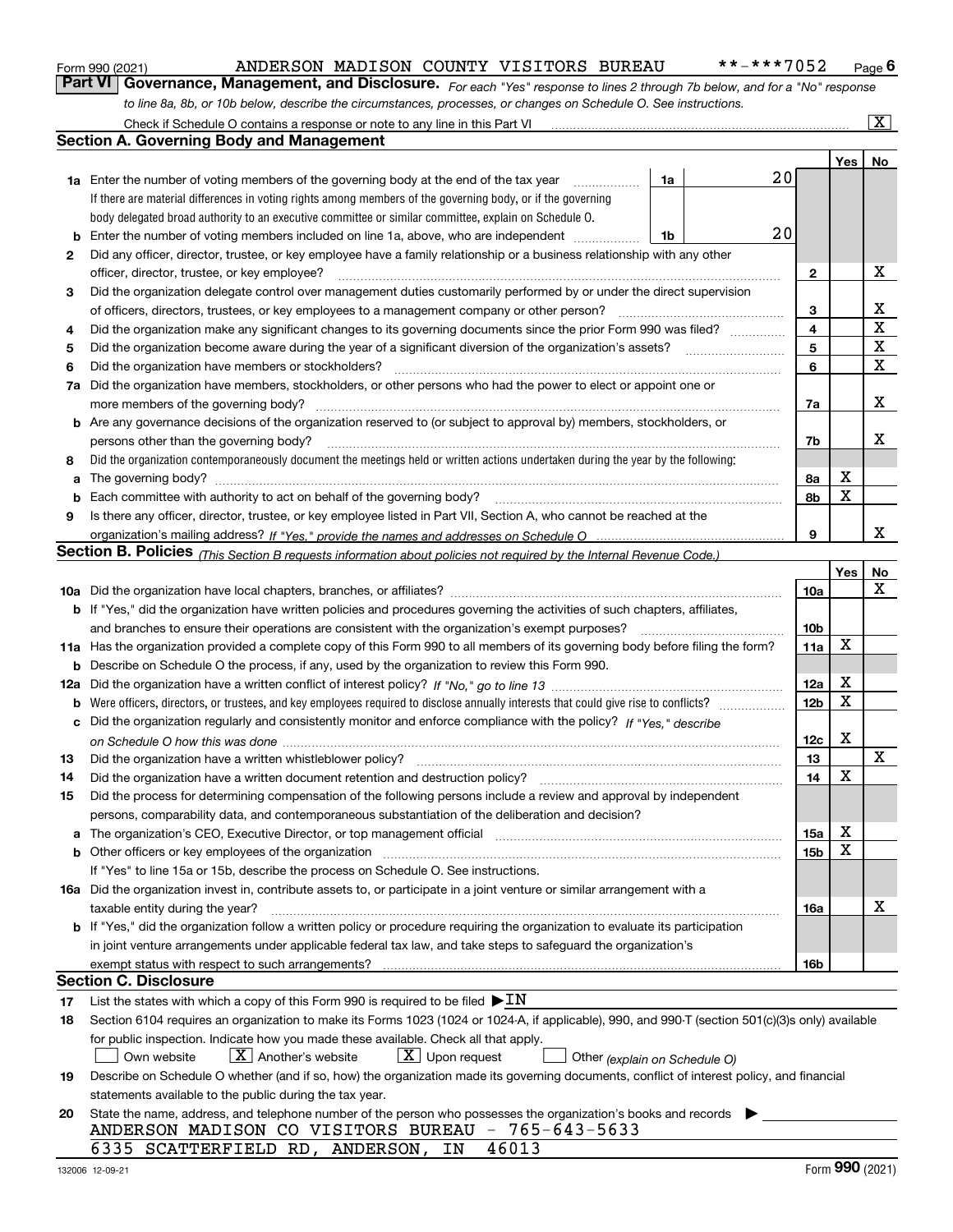### Form 990 (2021) ANDERSON MADISON COUNTY VISITORS BUREAU \*\*-\*\*\*7052 Page

 $\mathcal{L}^{\text{max}}$ 

**7Part VII Compensation of Officers, Directors, Trustees, Key Employees, Highest Compensated Employees, and Independent Contractors**

Check if Schedule O contains a response or note to any line in this Part VII

**Section A. Officers, Directors, Trustees, Key Employees, and Highest Compensated Employees**

**1a**  Complete this table for all persons required to be listed. Report compensation for the calendar year ending with or within the organization's tax year. **•** List all of the organization's current officers, directors, trustees (whether individuals or organizations), regardless of amount of compensation.

Enter -0- in columns (D), (E), and (F) if no compensation was paid.

 $\bullet$  List all of the organization's  $\sf current$  key employees, if any. See the instructions for definition of "key employee."

**•** List the organization's five current highest compensated employees (other than an officer, director, trustee, or key employee) who received reportable compensation (box 5 of Form W-2, Form 1099-MISC, and/or box 1 of Form 1099-NEC) of more than \$100,000 from the organization and any related organizations.

**•** List all of the organization's former officers, key employees, and highest compensated employees who received more than \$100,000 of reportable compensation from the organization and any related organizations.

**former directors or trustees**  ¥ List all of the organization's that received, in the capacity as a former director or trustee of the organization, more than \$10,000 of reportable compensation from the organization and any related organizations.

See the instructions for the order in which to list the persons above.

 $\boxed{\textbf{X}}$  Check this box if neither the organization nor any related organization compensated any current officer, director, or trustee.

| (A)                        | (B)                      |                               |                                                              | (C)                     |              |                                   |        | (D)                          | (E)                        | (F)                         |
|----------------------------|--------------------------|-------------------------------|--------------------------------------------------------------|-------------------------|--------------|-----------------------------------|--------|------------------------------|----------------------------|-----------------------------|
| Name and title             | Average<br>hours per     |                               | (do not check more than one<br>box, unless person is both an | Position                |              |                                   |        | Reportable<br>compensation   | Reportable<br>compensation | Estimated<br>amount of      |
|                            | week                     |                               | officer and a director/trustee)                              |                         |              |                                   |        | from                         | from related               | other                       |
|                            | (list any                |                               |                                                              |                         |              |                                   |        | the                          | organizations              | compensation                |
|                            | hours for                |                               |                                                              |                         |              |                                   |        | organization                 | (W-2/1099-MISC/            | from the                    |
|                            | related<br>organizations |                               |                                                              |                         |              |                                   |        | (W-2/1099-MISC/<br>1099-NEC) | 1099-NEC)                  | organization<br>and related |
|                            | below                    | ndividual trustee or director | nstitutional trustee                                         |                         |              |                                   |        |                              |                            | organizations               |
|                            | line)                    |                               |                                                              | Officer                 | Key employee | Highest compensated<br>  employee | Former |                              |                            |                             |
| ROBIN GERHART<br>(1)       | $\overline{2.00}$        |                               |                                                              |                         |              |                                   |        |                              |                            |                             |
| <b>CHAIR</b>               |                          | $\mathbf X$                   |                                                              | X                       |              |                                   |        | 0.                           | $\mathbf 0$ .              | $\mathbf 0$ .               |
| (2)<br><b>MARK THACKER</b> | 2.00                     |                               |                                                              |                         |              |                                   |        |                              |                            |                             |
| VICE CHAIR                 |                          | $\overline{\textbf{X}}$       |                                                              | X                       |              |                                   |        | $\mathbf 0$ .                | $\mathbf 0$ .              | $0_{.}$                     |
| MIKE LATCHAW<br>(3)        | 2.00                     |                               |                                                              |                         |              |                                   |        |                              |                            |                             |
| <b>SECRETARY</b>           |                          | $\mathbf x$                   |                                                              | X                       |              |                                   |        | $\mathbf 0$ .                | $\mathbf 0$ .              | $\mathbf 0$ .               |
| LINDA RADAKER<br>(4)       | 2.00                     |                               |                                                              |                         |              |                                   |        |                              |                            |                             |
| <b>TREASURER</b>           |                          | $\overline{\textbf{X}}$       |                                                              | $\overline{\textbf{X}}$ |              |                                   |        | $\mathbf 0$ .                | $\mathbf 0$ .              | $\mathbf 0$ .               |
| (5)<br>MARJ SHELL          | 2.00                     |                               |                                                              |                         |              |                                   |        |                              |                            |                             |
| <b>DIRECTOR</b>            |                          | $\mathbf X$                   |                                                              |                         |              |                                   |        | $\mathbf 0$ .                | $\mathbf 0$ .              | $\mathbf 0$ .               |
| (6)<br>CHERYL SHANK        | 2.00                     |                               |                                                              |                         |              |                                   |        |                              |                            |                             |
| <b>DIRECTOR</b>            |                          | $\mathbf X$                   |                                                              |                         |              |                                   |        | $\mathbf 0$ .                | $\mathbf 0$ .              | $\mathbf 0$ .               |
| (7)<br><b>SKYE HUFF</b>    | 2.00                     |                               |                                                              |                         |              |                                   |        |                              |                            |                             |
| <b>DIRECTOR</b>            |                          | $\mathbf X$                   |                                                              |                         |              |                                   |        | $\mathbf 0$ .                | $\mathbf 0$ .              | $\mathbf 0$ .               |
| RICK FULAYTAR<br>(8)       | 2.00                     |                               |                                                              |                         |              |                                   |        |                              |                            |                             |
| <b>DIRECTOR</b>            |                          | $\overline{\textbf{X}}$       |                                                              |                         |              |                                   |        | $\mathbf 0$ .                | $\mathbf 0$ .              | $\mathbf 0$ .               |
| (9)<br>ANN MARIE BAUER     | 2.00                     |                               |                                                              |                         |              |                                   |        |                              |                            |                             |
| <b>DIRECTOR</b>            |                          | $\mathbf X$                   |                                                              |                         |              |                                   |        | $\mathbf 0$ .                | $\mathbf 0$ .              | $\mathbf 0$ .               |
| (10) DONOVAN ARCHER        | 2.00                     |                               |                                                              |                         |              |                                   |        |                              |                            |                             |
| <b>DIRECTOR</b>            |                          | $\mathbf X$                   |                                                              |                         |              |                                   |        | $\mathbf 0$ .                | $\mathbf 0$ .              | $\mathbf 0$ .               |
| (11) ANNE PANCOL           | 2.00                     |                               |                                                              |                         |              |                                   |        |                              |                            |                             |
| <b>DIRECTOR</b>            |                          | $\mathbf X$                   |                                                              |                         |              |                                   |        | $\mathbf 0$ .                | $\mathbf 0$ .              | $\mathbf 0$ .               |
| (12) JOE MORGAN            | 2.00                     |                               |                                                              |                         |              |                                   |        |                              |                            |                             |
| <b>DIRECTOR</b>            |                          | $\overline{\textbf{X}}$       |                                                              |                         |              |                                   |        | $\mathbf 0$ .                | $\mathbf 0$ .              | $\mathbf 0$ .               |
| (13) LINDA WALLACE         | $\overline{2.00}$        |                               |                                                              |                         |              |                                   |        |                              |                            |                             |
| <b>DIRECTOR</b>            |                          | $\mathbf X$                   |                                                              |                         |              |                                   |        | $\mathbf 0$ .                | $\mathbf 0$ .              | $\mathbf 0$ .               |
| (14) MIKE WARD             | 2.00                     |                               |                                                              |                         |              |                                   |        |                              |                            |                             |
| <b>DIRECTOR</b>            |                          | $\overline{\textbf{X}}$       |                                                              |                         |              |                                   |        | $\mathbf 0$ .                | $\mathbf 0$ .              | $\mathbf 0$ .               |
| (15) CHELSIE JARAMILLO     | 2.00                     |                               |                                                              |                         |              |                                   |        |                              |                            |                             |
| <b>DIRECTOR</b>            |                          | $\mathbf X$                   |                                                              |                         |              |                                   |        | $\mathbf 0$ .                | $\mathbf 0$ .              | $\mathbf 0$ .               |
| (16) MARK LAMEY            | 2.00                     |                               |                                                              |                         |              |                                   |        |                              |                            |                             |
| <b>DIRECTOR</b>            |                          | $\overline{\textbf{X}}$       |                                                              |                         |              |                                   |        | $\mathbf 0$ .                | $\mathbf 0$ .              | $0_{.}$                     |
| (17) LISA OAKLEY           | 2.00                     |                               |                                                              |                         |              |                                   |        |                              |                            |                             |
| <b>DIRECTOR</b>            |                          | $\mathbf x$                   |                                                              |                         |              |                                   |        | $\mathbf 0$ .                | $\mathbf 0$ .              | $\mathbf 0$ .               |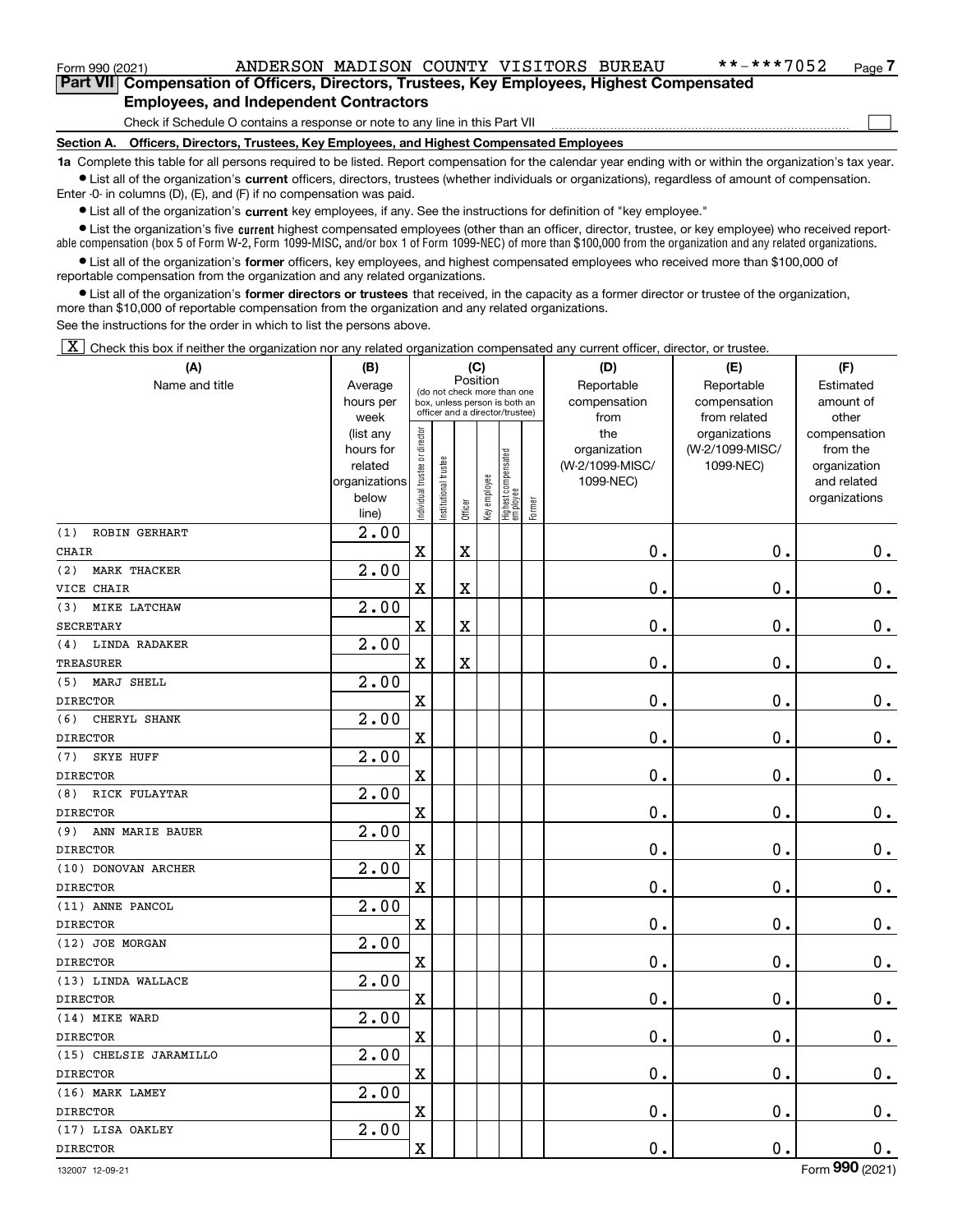| ANDERSON MADISON COUNTY VISITORS BUREAU<br>Form 990 (2021)                                                                                                                                                                                                  |                        |                                |                       |          |              |                                                              |        |                                 | **-***7052                   |                  |     |                          | Page 8           |
|-------------------------------------------------------------------------------------------------------------------------------------------------------------------------------------------------------------------------------------------------------------|------------------------|--------------------------------|-----------------------|----------|--------------|--------------------------------------------------------------|--------|---------------------------------|------------------------------|------------------|-----|--------------------------|------------------|
| <b>Part VII</b><br>Section A. Officers, Directors, Trustees, Key Employees, and Highest Compensated Employees (continued)                                                                                                                                   |                        |                                |                       |          |              |                                                              |        |                                 |                              |                  |     |                          |                  |
| (A)                                                                                                                                                                                                                                                         | (B)<br>Average         |                                |                       | Position | (C)          |                                                              |        | (D)                             | (E)                          |                  |     | (F)                      |                  |
| Name and title                                                                                                                                                                                                                                              | hours per              |                                |                       |          |              | (do not check more than one<br>box, unless person is both an |        | Reportable<br>compensation      | Reportable<br>compensation   |                  |     | Estimated<br>amount of   |                  |
|                                                                                                                                                                                                                                                             | week                   |                                |                       |          |              | officer and a director/trustee)                              |        | from                            | from related                 |                  |     | other                    |                  |
|                                                                                                                                                                                                                                                             | (list any<br>hours for |                                |                       |          |              |                                                              |        | the                             | organizations                |                  |     | compensation             |                  |
|                                                                                                                                                                                                                                                             | related                | Individual trustee or director |                       |          |              | Highest compensated<br> employee                             |        | organization<br>(W-2/1099-MISC/ | (W-2/1099-MISC/<br>1099-NEC) |                  |     | from the<br>organization |                  |
|                                                                                                                                                                                                                                                             | organizations          |                                |                       |          |              |                                                              |        | 1099-NEC)                       |                              |                  |     | and related              |                  |
|                                                                                                                                                                                                                                                             | below                  |                                | Institutional trustee |          | Key employee |                                                              | Former |                                 |                              |                  |     | organizations            |                  |
|                                                                                                                                                                                                                                                             | line)                  |                                |                       | Officer  |              |                                                              |        |                                 |                              |                  |     |                          |                  |
| (18) GEORGE VINSON                                                                                                                                                                                                                                          | $\overline{2.00}$      | X                              |                       |          |              |                                                              |        | 0.                              |                              |                  |     |                          |                  |
| <b>DIRECTOR</b><br>(19) PATRICK RICE                                                                                                                                                                                                                        | $\overline{2.00}$      |                                |                       |          |              |                                                              |        |                                 |                              | 0.               |     |                          | $0$ .            |
| <b>DIRECTOR</b>                                                                                                                                                                                                                                             |                        | $\mathbf X$                    |                       |          |              |                                                              |        | 0.                              |                              | 0.               |     |                          | $0$ .            |
|                                                                                                                                                                                                                                                             |                        |                                |                       |          |              |                                                              |        |                                 |                              |                  |     |                          |                  |
|                                                                                                                                                                                                                                                             |                        |                                |                       |          |              |                                                              |        |                                 |                              |                  |     |                          |                  |
|                                                                                                                                                                                                                                                             |                        |                                |                       |          |              |                                                              |        |                                 |                              |                  |     |                          |                  |
|                                                                                                                                                                                                                                                             |                        |                                |                       |          |              |                                                              |        |                                 |                              |                  |     |                          |                  |
|                                                                                                                                                                                                                                                             |                        |                                |                       |          |              |                                                              |        |                                 |                              |                  |     |                          |                  |
|                                                                                                                                                                                                                                                             |                        |                                |                       |          |              |                                                              |        |                                 |                              |                  |     |                          |                  |
|                                                                                                                                                                                                                                                             |                        |                                |                       |          |              |                                                              |        |                                 |                              |                  |     |                          |                  |
|                                                                                                                                                                                                                                                             |                        |                                |                       |          |              |                                                              |        |                                 |                              |                  |     |                          |                  |
|                                                                                                                                                                                                                                                             |                        |                                |                       |          |              |                                                              |        |                                 |                              |                  |     |                          |                  |
|                                                                                                                                                                                                                                                             |                        |                                |                       |          |              |                                                              |        |                                 |                              |                  |     |                          |                  |
|                                                                                                                                                                                                                                                             |                        |                                |                       |          |              |                                                              |        |                                 |                              |                  |     |                          |                  |
|                                                                                                                                                                                                                                                             |                        |                                |                       |          |              |                                                              |        |                                 |                              |                  |     |                          |                  |
|                                                                                                                                                                                                                                                             |                        |                                |                       |          |              |                                                              |        |                                 |                              |                  |     |                          |                  |
|                                                                                                                                                                                                                                                             |                        |                                |                       |          |              |                                                              |        | $\overline{0}$ .                |                              | 0.               |     |                          | $\overline{0}$ . |
| c Total from continuation sheets to Part VII, Section A                                                                                                                                                                                                     |                        |                                |                       |          |              |                                                              |        | 0.                              |                              | $\overline{0}$ . |     |                          | $\overline{0}$ . |
|                                                                                                                                                                                                                                                             |                        |                                |                       |          |              |                                                              |        | 0.                              |                              | 0.               |     |                          | $\overline{0}$ . |
| Total number of individuals (including but not limited to those listed above) who received more than \$100,000 of reportable<br>$\mathbf{2}$                                                                                                                |                        |                                |                       |          |              |                                                              |        |                                 |                              |                  |     |                          | 0                |
| compensation from the organization $\blacktriangleright$                                                                                                                                                                                                    |                        |                                |                       |          |              |                                                              |        |                                 |                              |                  |     | Yes                      | No               |
| 3<br>Did the organization list any former officer, director, trustee, key employee, or highest compensated employee on                                                                                                                                      |                        |                                |                       |          |              |                                                              |        |                                 |                              |                  |     |                          |                  |
| line 1a? If "Yes," complete Schedule J for such individual material content in the content of the Schedule J for such individual                                                                                                                            |                        |                                |                       |          |              |                                                              |        |                                 |                              |                  | З   |                          | х                |
| For any individual listed on line 1a, is the sum of reportable compensation and other compensation from the organization                                                                                                                                    |                        |                                |                       |          |              |                                                              |        |                                 |                              |                  |     |                          |                  |
|                                                                                                                                                                                                                                                             |                        |                                |                       |          |              |                                                              |        |                                 |                              |                  | 4   |                          | х                |
| Did any person listed on line 1a receive or accrue compensation from any unrelated organization or individual for services<br>5                                                                                                                             |                        |                                |                       |          |              |                                                              |        |                                 |                              |                  |     |                          |                  |
|                                                                                                                                                                                                                                                             |                        |                                |                       |          |              |                                                              |        |                                 |                              |                  | 5   |                          | х                |
| <b>Section B. Independent Contractors</b>                                                                                                                                                                                                                   |                        |                                |                       |          |              |                                                              |        |                                 |                              |                  |     |                          |                  |
| Complete this table for your five highest compensated independent contractors that received more than \$100,000 of compensation from<br>1<br>the organization. Report compensation for the calendar year ending with or within the organization's tax year. |                        |                                |                       |          |              |                                                              |        |                                 |                              |                  |     |                          |                  |
| (A)                                                                                                                                                                                                                                                         |                        |                                |                       |          |              |                                                              |        | (B)                             |                              |                  | (C) |                          |                  |
| Name and business address                                                                                                                                                                                                                                   |                        |                                | <b>NONE</b>           |          |              |                                                              |        | Description of services         |                              |                  |     | Compensation             |                  |
|                                                                                                                                                                                                                                                             |                        |                                |                       |          |              |                                                              |        |                                 |                              |                  |     |                          |                  |
|                                                                                                                                                                                                                                                             |                        |                                |                       |          |              |                                                              |        |                                 |                              |                  |     |                          |                  |
|                                                                                                                                                                                                                                                             |                        |                                |                       |          |              |                                                              |        |                                 |                              |                  |     |                          |                  |
|                                                                                                                                                                                                                                                             |                        |                                |                       |          |              |                                                              |        |                                 |                              |                  |     |                          |                  |
|                                                                                                                                                                                                                                                             |                        |                                |                       |          |              |                                                              |        |                                 |                              |                  |     |                          |                  |
|                                                                                                                                                                                                                                                             |                        |                                |                       |          |              |                                                              |        |                                 |                              |                  |     |                          |                  |
|                                                                                                                                                                                                                                                             |                        |                                |                       |          |              |                                                              |        |                                 |                              |                  |     |                          |                  |
|                                                                                                                                                                                                                                                             |                        |                                |                       |          |              |                                                              |        |                                 |                              |                  |     |                          |                  |
|                                                                                                                                                                                                                                                             |                        |                                |                       |          |              |                                                              |        |                                 |                              |                  |     |                          |                  |
| Total number of independent contractors (including but not limited to those listed above) who received more than<br>2                                                                                                                                       |                        |                                |                       |          |              |                                                              |        |                                 |                              |                  |     |                          |                  |
| \$100,000 of compensation from the organization                                                                                                                                                                                                             |                        |                                |                       |          | 0            |                                                              |        |                                 |                              |                  |     |                          |                  |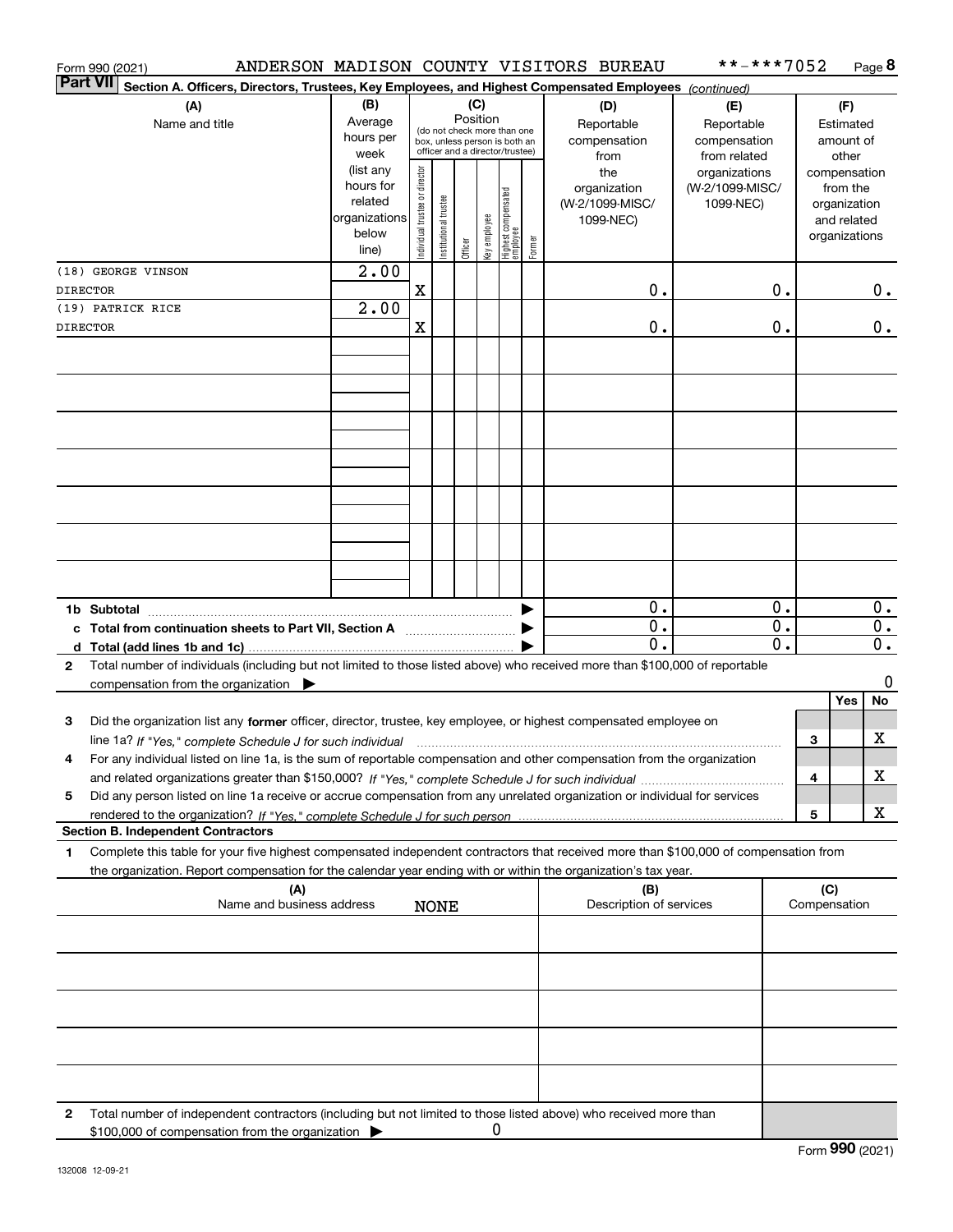|                                                           | Form 990 (2021)  |   |                                                                               |    |                |                    |                      | ANDERSON MADISON COUNTY VISITORS BUREAU |                                       | **-***7052                     | Page 9                             |
|-----------------------------------------------------------|------------------|---|-------------------------------------------------------------------------------|----|----------------|--------------------|----------------------|-----------------------------------------|---------------------------------------|--------------------------------|------------------------------------|
|                                                           | <b>Part VIII</b> |   | <b>Statement of Revenue</b>                                                   |    |                |                    |                      |                                         |                                       |                                |                                    |
|                                                           |                  |   | Check if Schedule O contains a response or note to any line in this Part VIII |    |                |                    |                      |                                         |                                       |                                |                                    |
|                                                           |                  |   |                                                                               |    |                |                    |                      | (A)                                     | $\overline{(\mathsf{B})}$             | $\overline{(C)}$               | (D)                                |
|                                                           |                  |   |                                                                               |    |                |                    |                      | Total revenue                           | Related or exempt<br>function revenue | Unrelated<br>Ibusiness revenue | Revenue excluded<br>from tax under |
|                                                           |                  |   |                                                                               |    |                |                    |                      |                                         |                                       |                                | sections 512 - 514                 |
|                                                           |                  |   | 1 a Federated campaigns                                                       |    | 1a             |                    |                      |                                         |                                       |                                |                                    |
|                                                           |                  |   | <b>b</b> Membership dues                                                      |    | 1 <sub>b</sub> |                    |                      |                                         |                                       |                                |                                    |
| Contributions, Gifts, Grants<br>and Other Similar Amounts |                  |   | c Fundraising events                                                          |    | 1 <sub>c</sub> |                    |                      |                                         |                                       |                                |                                    |
|                                                           |                  |   | d Related organizations                                                       |    | 1 <sub>d</sub> |                    |                      |                                         |                                       |                                |                                    |
|                                                           |                  |   | Government grants (contributions)                                             |    | 1e             |                    | 597,077.             |                                         |                                       |                                |                                    |
|                                                           |                  |   | f All other contributions, gifts, grants, and                                 |    |                |                    |                      |                                         |                                       |                                |                                    |
|                                                           |                  |   | similar amounts not included above                                            |    | 1f             |                    |                      |                                         |                                       |                                |                                    |
|                                                           |                  | g | Noncash contributions included in lines 1a-1f                                 |    | $1g$ \$        |                    |                      |                                         |                                       |                                |                                    |
|                                                           |                  |   |                                                                               |    |                |                    |                      | 597,077.                                |                                       |                                |                                    |
|                                                           |                  |   |                                                                               |    |                |                    | <b>Business Code</b> |                                         |                                       |                                |                                    |
|                                                           |                  |   | 2 a BRIDAL GUIDE SALES                                                        |    |                |                    | 999999               | 7,700.                                  | 7,700.                                |                                |                                    |
|                                                           |                  |   |                                                                               |    |                |                    |                      |                                         |                                       |                                |                                    |
|                                                           |                  | b | <u> 1989 - Johann Barn, amerikansk politiker (d. 1989)</u>                    |    |                |                    |                      |                                         |                                       |                                |                                    |
|                                                           |                  | c | <u> 1989 - Johann Stein, mars an deutscher Stein († 1989)</u>                 |    |                |                    |                      |                                         |                                       |                                |                                    |
|                                                           |                  | d | <u> 1989 - Johann Stein, mars an deutscher Stein († 1958)</u>                 |    |                |                    |                      |                                         |                                       |                                |                                    |
| Program Service<br>Revenue                                |                  | е |                                                                               |    |                |                    |                      |                                         |                                       |                                |                                    |
|                                                           |                  |   | All other program service revenue                                             |    |                |                    |                      | 7,700.                                  |                                       |                                |                                    |
|                                                           |                  | a |                                                                               |    |                |                    |                      |                                         |                                       |                                |                                    |
|                                                           | 3                |   | Investment income (including dividends, interest, and                         |    |                |                    |                      |                                         |                                       |                                |                                    |
|                                                           |                  |   |                                                                               |    |                |                    |                      |                                         |                                       |                                |                                    |
|                                                           | 4                |   | Income from investment of tax-exempt bond proceeds                            |    |                |                    |                      |                                         |                                       |                                |                                    |
|                                                           | 5                |   |                                                                               |    |                |                    |                      |                                         |                                       |                                |                                    |
|                                                           |                  |   |                                                                               |    | (i) Real       |                    | (ii) Personal        |                                         |                                       |                                |                                    |
|                                                           |                  |   | 6 a Gross rents<br>.                                                          | 6a |                |                    |                      |                                         |                                       |                                |                                    |
|                                                           |                  | b | Less: rental expenses                                                         | 6b |                |                    |                      |                                         |                                       |                                |                                    |
|                                                           |                  | с | Rental income or (loss)                                                       | 6c |                |                    |                      |                                         |                                       |                                |                                    |
|                                                           |                  |   | d Net rental income or (loss)                                                 |    |                |                    |                      |                                         |                                       |                                |                                    |
|                                                           |                  |   | 7 a Gross amount from sales of                                                |    | (i) Securities |                    | (ii) Other           |                                         |                                       |                                |                                    |
|                                                           |                  |   | assets other than inventory                                                   | 7a |                |                    |                      |                                         |                                       |                                |                                    |
|                                                           |                  |   | <b>b</b> Less: cost or other basis                                            |    |                |                    |                      |                                         |                                       |                                |                                    |
|                                                           |                  |   | and sales expenses                                                            | 7b |                |                    | 1,940.               |                                         |                                       |                                |                                    |
| venue                                                     |                  |   | <b>c</b> Gain or (loss) $\ldots$                                              | 7c |                |                    | $-1,940.$            |                                         |                                       |                                |                                    |
|                                                           |                  |   |                                                                               |    |                |                    |                      | $-1,940.$                               | $-1,940.$                             |                                |                                    |
| Other <sub>R</sub>                                        |                  |   | 8 a Gross income from fundraising events (not                                 |    |                |                    |                      |                                         |                                       |                                |                                    |
|                                                           |                  |   | including \$                                                                  |    |                |                    |                      |                                         |                                       |                                |                                    |
|                                                           |                  |   | contributions reported on line 1c). See                                       |    |                |                    |                      |                                         |                                       |                                |                                    |
|                                                           |                  |   |                                                                               |    |                |                    |                      |                                         |                                       |                                |                                    |
|                                                           |                  |   | <b>b</b> Less: direct expenses <i></i>                                        |    |                | 8b                 |                      |                                         |                                       |                                |                                    |
|                                                           |                  |   | c Net income or (loss) from fundraising events                                |    |                |                    |                      |                                         |                                       |                                |                                    |
|                                                           |                  |   | 9 a Gross income from gaming activities. See                                  |    |                |                    |                      |                                         |                                       |                                |                                    |
|                                                           |                  |   |                                                                               |    |                | 9a                 |                      |                                         |                                       |                                |                                    |
|                                                           |                  |   | <b>b</b> Less: direct expenses <b>manually</b>                                |    |                | $ g_{\mathsf{b}} $ |                      |                                         |                                       |                                |                                    |
|                                                           |                  |   | c Net income or (loss) from gaming activities                                 |    |                |                    | ▶                    |                                         |                                       |                                |                                    |
|                                                           |                  |   | 10 a Gross sales of inventory, less returns                                   |    |                |                    |                      |                                         |                                       |                                |                                    |
|                                                           |                  |   |                                                                               |    |                |                    |                      |                                         |                                       |                                |                                    |
|                                                           |                  |   |                                                                               |    |                | 10 <sub>b</sub>    |                      |                                         |                                       |                                |                                    |
|                                                           |                  |   | c Net income or (loss) from sales of inventory                                |    |                |                    |                      |                                         |                                       |                                |                                    |
|                                                           |                  |   |                                                                               |    |                |                    | <b>Business Code</b> |                                         |                                       |                                |                                    |
|                                                           | 11 a             |   | <u> 1989 - Johann Stein, mars an deutscher Stein († 1958)</u>                 |    |                |                    |                      |                                         |                                       |                                |                                    |
|                                                           |                  | b |                                                                               |    |                |                    |                      |                                         |                                       |                                |                                    |
| Miscellaneous<br>Revenue                                  |                  | c |                                                                               |    |                |                    |                      |                                         |                                       |                                |                                    |
|                                                           |                  |   |                                                                               |    |                |                    |                      |                                         |                                       |                                |                                    |
|                                                           |                  |   |                                                                               |    |                |                    | ▶                    |                                         |                                       |                                |                                    |
|                                                           | 12               |   |                                                                               |    |                |                    |                      | 602,837.                                | 5,760.                                | 0.                             | 0.                                 |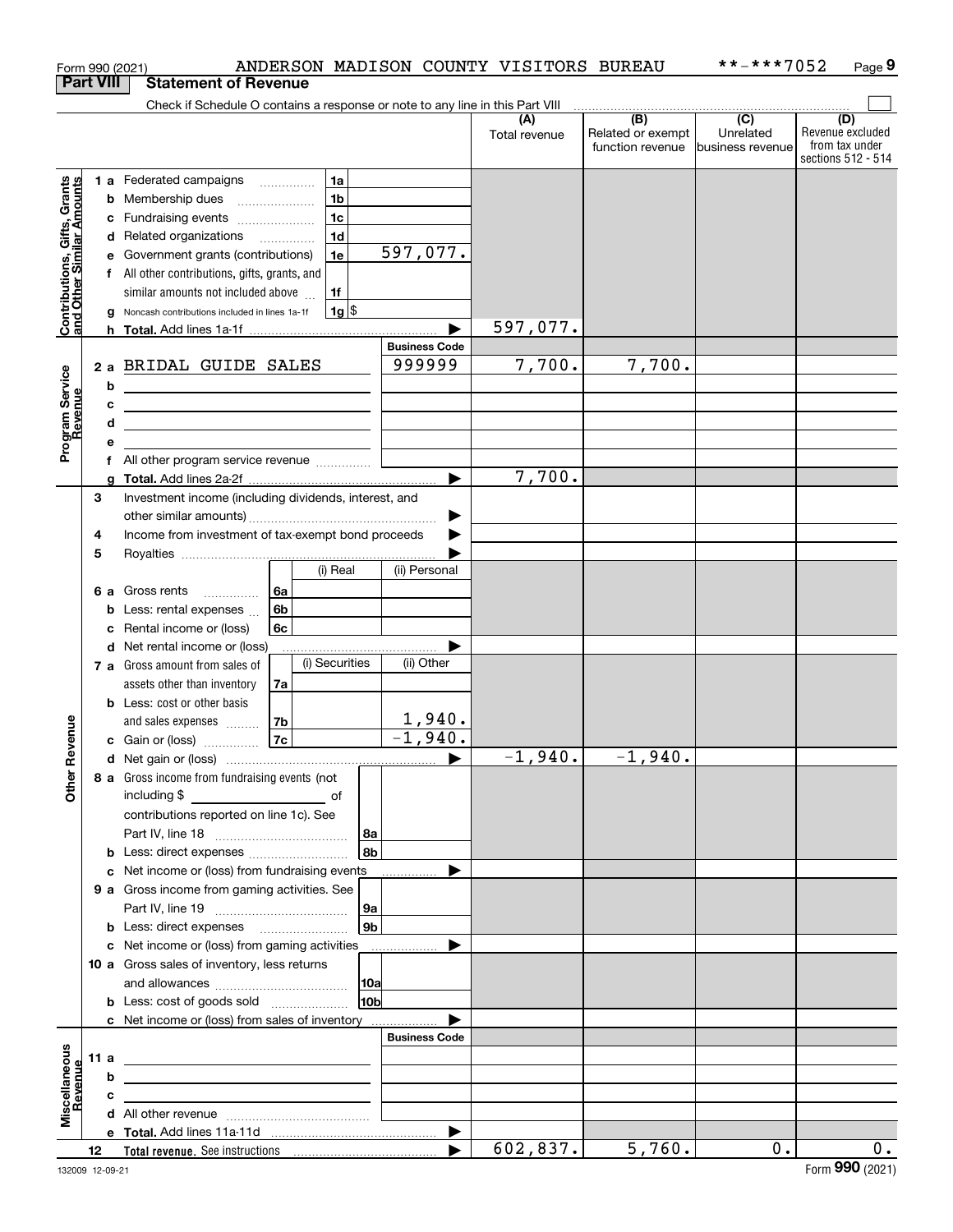|              | Section 501(c)(3) and 501(c)(4) organizations must complete all columns. All other organizations must complete column (A). |                        |                                    |                                    |                         |
|--------------|----------------------------------------------------------------------------------------------------------------------------|------------------------|------------------------------------|------------------------------------|-------------------------|
|              | Check if Schedule O contains a response or note to any line in this Part IX                                                | (A)                    |                                    |                                    | (D)                     |
|              | Do not include amounts reported on lines 6b,<br>7b, 8b, 9b, and 10b of Part VIII.                                          | Total expenses         | (B)<br>Program service<br>expenses | Management and<br>general expenses | Fundraising<br>expenses |
| 1.           | Grants and other assistance to domestic organizations                                                                      |                        |                                    |                                    |                         |
|              | and domestic governments. See Part IV, line 21                                                                             |                        |                                    |                                    |                         |
| $\mathbf{2}$ | Grants and other assistance to domestic                                                                                    |                        |                                    |                                    |                         |
|              | individuals. See Part IV, line 22                                                                                          |                        |                                    |                                    |                         |
| 3            | Grants and other assistance to foreign                                                                                     |                        |                                    |                                    |                         |
|              | organizations, foreign governments, and foreign                                                                            |                        |                                    |                                    |                         |
|              | individuals. See Part IV, lines 15 and 16                                                                                  |                        |                                    |                                    |                         |
| 4            | Benefits paid to or for members                                                                                            |                        |                                    |                                    |                         |
| 5            | Compensation of current officers, directors,                                                                               |                        |                                    |                                    |                         |
|              | trustees, and key employees                                                                                                |                        |                                    |                                    |                         |
| 6            | Compensation not included above to disqualified                                                                            |                        |                                    |                                    |                         |
|              | persons (as defined under section 4958(f)(1)) and                                                                          |                        |                                    |                                    |                         |
|              | persons described in section 4958(c)(3)(B)<br>a matematika                                                                 |                        |                                    |                                    |                         |
| 7            |                                                                                                                            | $\overline{215,796}$ . | 215,796.                           |                                    |                         |
| 8            | Pension plan accruals and contributions (include                                                                           |                        |                                    |                                    |                         |
|              | section 401(k) and 403(b) employer contributions)                                                                          |                        |                                    |                                    |                         |
| 9            |                                                                                                                            | 27,915.                | <u>27,915.</u>                     |                                    |                         |
| 10           |                                                                                                                            | 18,520.                | 18,520.                            |                                    |                         |
| 11           | Fees for services (nonemployees):                                                                                          |                        |                                    |                                    |                         |
| a            |                                                                                                                            |                        |                                    |                                    |                         |
| b            |                                                                                                                            |                        |                                    |                                    |                         |
| c            |                                                                                                                            |                        |                                    |                                    |                         |
| d            |                                                                                                                            |                        |                                    |                                    |                         |
| е            | Professional fundraising services. See Part IV, line 17                                                                    |                        |                                    |                                    |                         |
| f            | Investment management fees                                                                                                 |                        |                                    |                                    |                         |
| g            | Other. (If line 11g amount exceeds 10% of line 25,                                                                         |                        |                                    | 19, 170.                           |                         |
|              | column (A), amount, list line 11g expenses on Sch 0.)                                                                      | 19,170.<br>58,573.     | 58,573.                            |                                    |                         |
| 12           |                                                                                                                            | 10,327.                | 10,327.                            |                                    |                         |
| 13           |                                                                                                                            |                        |                                    |                                    |                         |
| 14           |                                                                                                                            |                        |                                    |                                    |                         |
| 15           |                                                                                                                            | 13,113.                | 13,113.                            |                                    |                         |
| 16           |                                                                                                                            | 994.                   | 994.                               |                                    |                         |
| 17<br>18     | Travel<br>Payments of travel or entertainment expenses                                                                     |                        |                                    |                                    |                         |
|              | for any federal, state, or local public officials                                                                          |                        |                                    |                                    |                         |
| 19           | Conferences, conventions, and meetings                                                                                     | 7,628.                 | 5,903.                             | 1,725.                             |                         |
| 20           | Interest                                                                                                                   |                        |                                    |                                    |                         |
| 21           |                                                                                                                            |                        |                                    |                                    |                         |
| 22           | Depreciation, depletion, and amortization                                                                                  | 71, 267.               |                                    |                                    |                         |
| 23           | Insurance                                                                                                                  | $\overline{5,730}$ .   | $\frac{71,267}{5,730}$ .           |                                    |                         |
| 24           | Other expenses. Itemize expenses not covered                                                                               |                        |                                    |                                    |                         |
|              | above. (List miscellaneous expenses on line 24e. If                                                                        |                        |                                    |                                    |                         |
|              | line 24e amount exceeds 10% of line 25, column (A),<br>amount, list line 24e expenses on Schedule O.)                      |                        |                                    |                                    |                         |
| a            | REPAIRS AND MAINTENANCE                                                                                                    | 77,418.                | 77,418.                            |                                    |                         |
| b            | SPONSORSHIPS AND GRANTS                                                                                                    | 57,590.                | 57,590.                            |                                    |                         |
| C            | DUES AND SUBSCRIPTIONS                                                                                                     | 23,253.                | 23, 253.                           |                                    |                         |
| d            | PRINTED MATERIALS                                                                                                          | 19,289.                | 19,289.                            |                                    |                         |
| е            | All other expenses                                                                                                         | 30,142.                | 30,142.                            |                                    |                         |
| 25           | Total functional expenses. Add lines 1 through 24e                                                                         | 656, 725.              | 635,830.                           | 20,895.                            | 0.                      |
| 26           | <b>Joint costs.</b> Complete this line only if the organization                                                            |                        |                                    |                                    |                         |
|              | reported in column (B) joint costs from a combined                                                                         |                        |                                    |                                    |                         |
|              | educational campaign and fundraising solicitation.                                                                         |                        |                                    |                                    |                         |
|              | Check here $\blacktriangleright$<br>if following SOP 98-2 (ASC 958-720)                                                    |                        |                                    |                                    |                         |

Form 990 (2021) Page **10 Part IX Statement of Functional Expenses** ANDERSON MADISON COUNTY VISITORS BUREAU \*\*-\*\*\*7052

*Section 501(c)(3) and 501(c)(4) organizations must complete all columns. All other organizations must complete column (A).*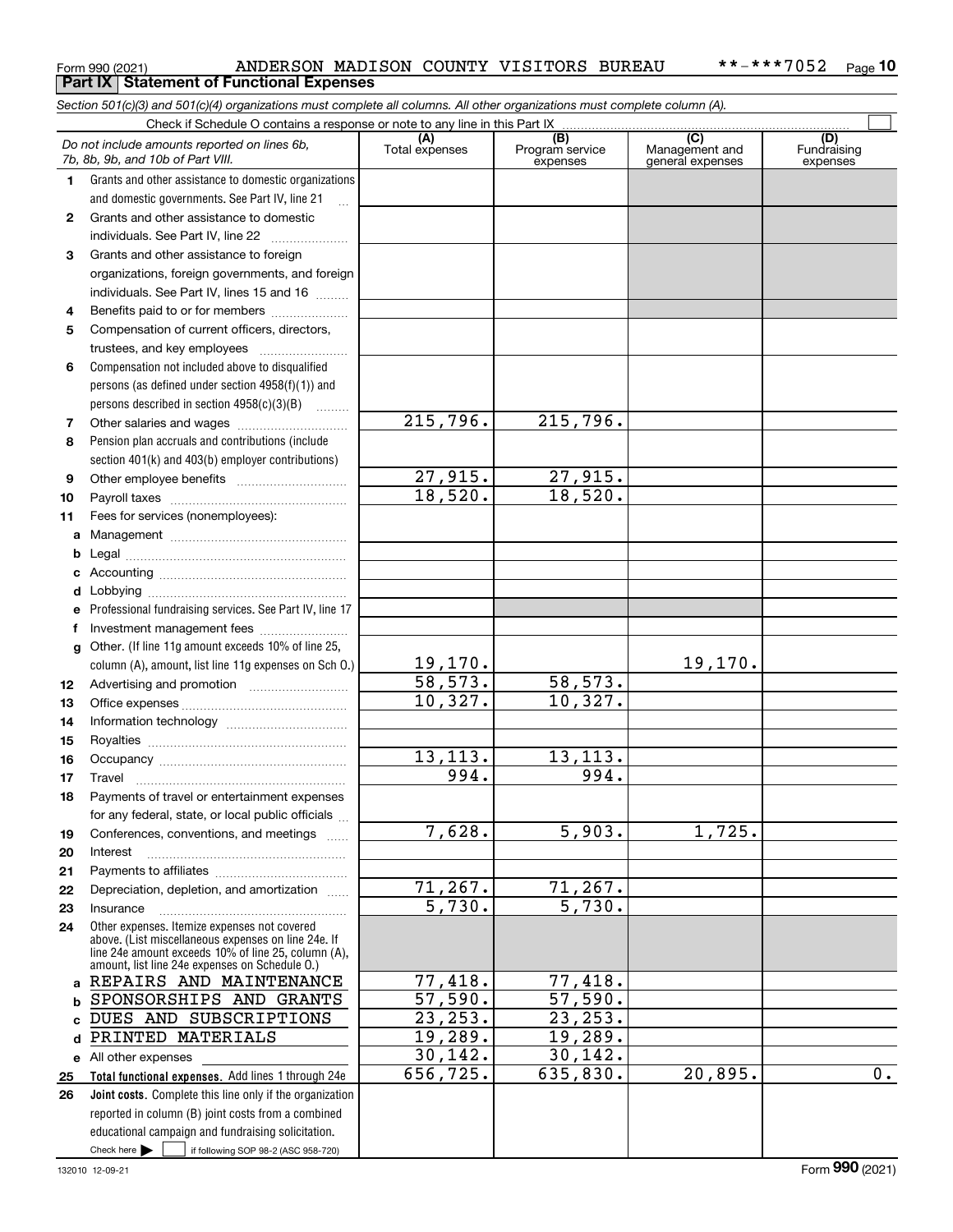**Net Assets or Fund Balances**

Net Assets or Fund Balances

|               | Form 990 (2021) | ANDERSON MADISON COUNTY VISITORS BUREAU                                                                                                                                                                                        |  |        |                          |                 | **-***7052<br>Page 11 |
|---------------|-----------------|--------------------------------------------------------------------------------------------------------------------------------------------------------------------------------------------------------------------------------|--|--------|--------------------------|-----------------|-----------------------|
|               | <b>Part X</b>   | <b>Balance Sheet</b>                                                                                                                                                                                                           |  |        |                          |                 |                       |
|               |                 | Check if Schedule O contains a response or note to any line in this Part X                                                                                                                                                     |  |        |                          |                 |                       |
|               |                 |                                                                                                                                                                                                                                |  |        | (A)<br>Beginning of year |                 | (B)<br>End of year    |
|               | 1               |                                                                                                                                                                                                                                |  |        | $\overline{53,011}$ .    | $\mathbf{1}$    | 57,098.               |
|               | 2               |                                                                                                                                                                                                                                |  |        |                          | $\mathbf{2}$    |                       |
|               | 3               |                                                                                                                                                                                                                                |  |        |                          | 3               |                       |
|               | 4               |                                                                                                                                                                                                                                |  |        |                          | 4               |                       |
|               | 5               | Loans and other receivables from any current or former officer, director,                                                                                                                                                      |  |        |                          |                 |                       |
|               |                 | trustee, key employee, creator or founder, substantial contributor, or 35%                                                                                                                                                     |  |        |                          |                 |                       |
|               |                 | controlled entity or family member of any of these persons                                                                                                                                                                     |  |        |                          | 5               |                       |
|               | 6               | Loans and other receivables from other disqualified persons (as defined                                                                                                                                                        |  |        |                          |                 |                       |
|               |                 | under section $4958(f)(1)$ , and persons described in section $4958(c)(3)(B)$                                                                                                                                                  |  | $\sim$ |                          | 6               |                       |
|               | 7               |                                                                                                                                                                                                                                |  |        |                          | $\overline{7}$  |                       |
| Assets        | 8               |                                                                                                                                                                                                                                |  |        |                          | 8               |                       |
|               | 9               |                                                                                                                                                                                                                                |  |        |                          | 9               |                       |
|               |                 | <b>10a</b> Land, buildings, and equipment: cost or other                                                                                                                                                                       |  |        |                          |                 |                       |
|               |                 |                                                                                                                                                                                                                                |  |        |                          |                 |                       |
|               |                 |                                                                                                                                                                                                                                |  |        | 506, 316.                | 10 <sub>c</sub> | 451,322.              |
|               | 11              |                                                                                                                                                                                                                                |  |        |                          | 11              |                       |
|               | 12              |                                                                                                                                                                                                                                |  |        |                          | 12              |                       |
|               | 13              |                                                                                                                                                                                                                                |  |        |                          | 13              |                       |
|               | 14              |                                                                                                                                                                                                                                |  |        | 14<br>15                 |                 |                       |
|               | 15<br>16        |                                                                                                                                                                                                                                |  |        | 559,327.                 | 16              | 508,420.              |
|               | 17              |                                                                                                                                                                                                                                |  |        | 866.                     | 17              | 3,846.                |
|               | 18              |                                                                                                                                                                                                                                |  |        |                          | 18              |                       |
|               | 19              | Deferred revenue material contracts and a contract of the contract of the contract of the contract of the contract of the contract of the contract of the contract of the contract of the contract of the contract of the cont |  |        |                          | 19              |                       |
|               | 20              |                                                                                                                                                                                                                                |  |        |                          | 20              |                       |
|               | 21              | Escrow or custodial account liability. Complete Part IV of Schedule D                                                                                                                                                          |  |        |                          | 21              |                       |
|               | 22              | Loans and other payables to any current or former officer, director,                                                                                                                                                           |  |        |                          |                 |                       |
|               |                 | trustee, key employee, creator or founder, substantial contributor, or 35%                                                                                                                                                     |  |        |                          |                 |                       |
| Liabilities   |                 | controlled entity or family member of any of these persons                                                                                                                                                                     |  |        |                          | 22              |                       |
|               | 23              | Secured mortgages and notes payable to unrelated third parties                                                                                                                                                                 |  |        |                          | 23              |                       |
|               | 24              |                                                                                                                                                                                                                                |  |        |                          | 24              |                       |
|               | 25              | Other liabilities (including federal income tax, payables to related third                                                                                                                                                     |  |        |                          |                 |                       |
|               |                 | parties, and other liabilities not included on lines 17-24). Complete Part X                                                                                                                                                   |  |        |                          |                 |                       |
|               |                 | of Schedule D                                                                                                                                                                                                                  |  |        | 25                       |                 |                       |
|               | 26              |                                                                                                                                                                                                                                |  |        | 866.                     | 26              | 3,846.                |
|               |                 | Organizations that follow FASB ASC 958, check here $\blacktriangleright$                                                                                                                                                       |  |        |                          |                 |                       |
| Fund Balances |                 | and complete lines 27, 28, 32, and 33.                                                                                                                                                                                         |  |        |                          |                 |                       |
|               | 27              |                                                                                                                                                                                                                                |  |        |                          | 27              |                       |
|               | 28              |                                                                                                                                                                                                                                |  |        |                          | 28              |                       |
|               |                 | Organizations that do not follow FASB ASC 958, check here $\triangleright \lfloor X \rfloor$                                                                                                                                   |  |        |                          |                 |                       |
|               |                 | and complete lines 29 through 33.                                                                                                                                                                                              |  |        |                          |                 |                       |

Capital stock or trust principal, or current funds ~~~~~~~~~~~~~~~ Paid-in or capital surplus, or land, building, or equipment fund www.commun.com Retained earnings, endowment, accumulated income, or other funds we have all the Total net assets or fund balances ~~~~~~~~~~~~~~~~~~~~~~

Total liabilities and net assets/fund balances

Form (2021) **990**

**29**0. 0.

 $\overline{0.}$  30  $\overline{0.}$  $0.31$   $-53,887.$ 

 $558,461.$   $32$  504,574.  $559,327.$   $33$  508,420.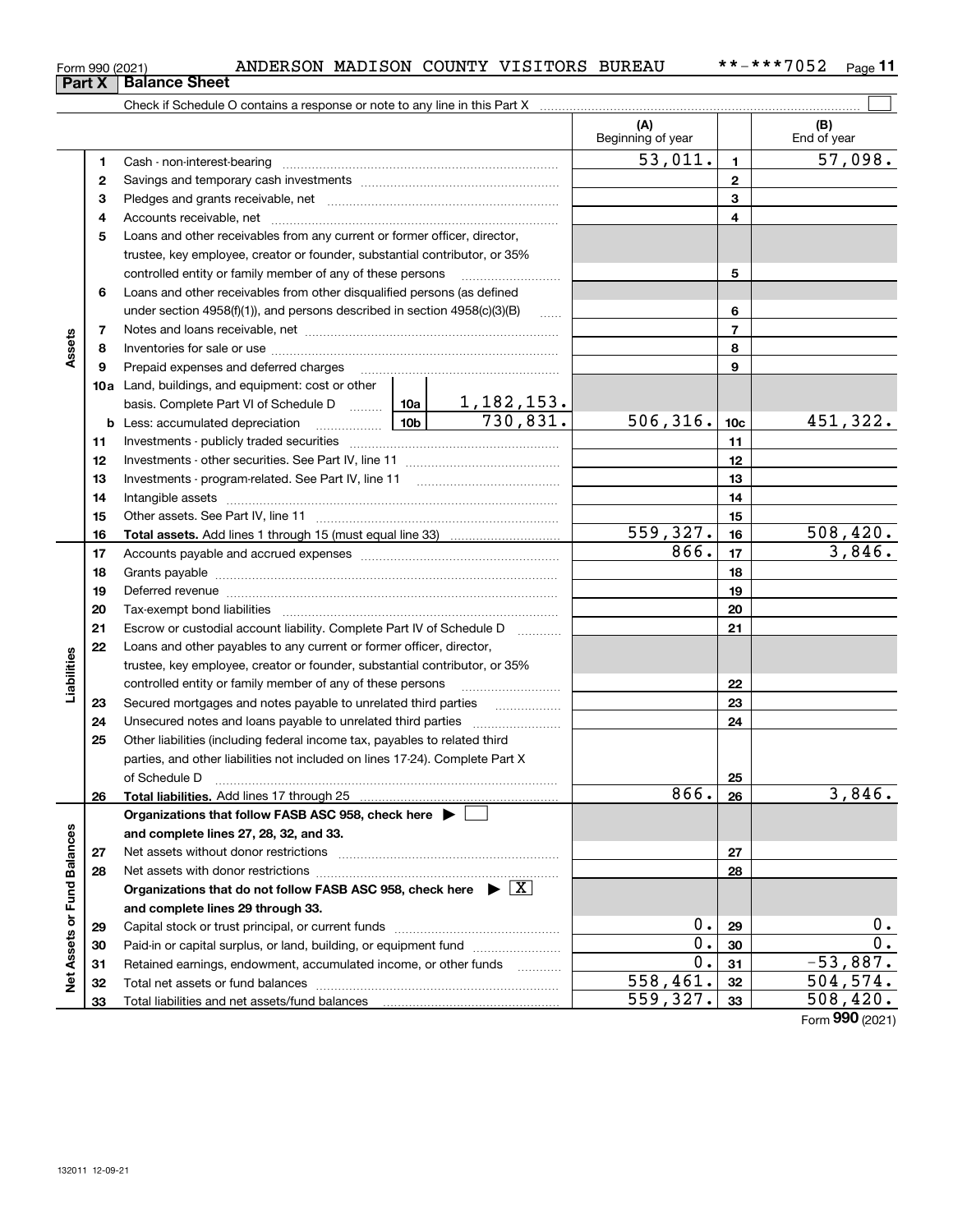|    | ANDERSON MADISON COUNTY VISITORS BUREAU<br>Form 990 (2021)                                                                      |                         | **-***7052     |     | Page 12                 |
|----|---------------------------------------------------------------------------------------------------------------------------------|-------------------------|----------------|-----|-------------------------|
|    | <b>Reconciliation of Net Assets</b><br>Part XI                                                                                  |                         |                |     |                         |
|    |                                                                                                                                 |                         |                |     | $\overline{\mathbf{x}}$ |
|    |                                                                                                                                 |                         |                |     |                         |
| 1  | Total revenue (must equal Part VIII, column (A), line 12)                                                                       | $\mathbf{1}$            | 602,837.       |     |                         |
| 2  | Total expenses (must equal Part IX, column (A), line 25)                                                                        | $\mathbf{2}$            | 656,725.       |     |                         |
| З  | Revenue less expenses. Subtract line 2 from line 1                                                                              | 3                       |                |     | $-53,888.$              |
| 4  | Net assets or fund balances at beginning of year (must equal Part X, line 32, column (A)) mature matures                        | $\overline{\mathbf{4}}$ |                |     | 558,461.                |
| 5  | Net unrealized gains (losses) on investments [11] matter continuum matter is a set of the set of the set of the                 | 5                       |                |     |                         |
| 6  |                                                                                                                                 | 6                       |                |     |                         |
| 7  | Investment expenses www.communication.com/multiple/expenses/communications/communications/communications/                       | $\overline{7}$          |                |     |                         |
| 8  | Prior period adjustments                                                                                                        | 8                       |                |     |                         |
| 9  | Other changes in net assets or fund balances (explain on Schedule O)                                                            | 9                       |                |     | 1.                      |
| 10 | Net assets or fund balances at end of year. Combine lines 3 through 9 (must equal Part X, line 32,                              |                         |                |     |                         |
|    | column (B))                                                                                                                     | 10                      |                |     | 504, 574.               |
|    | Part XII Financial Statements and Reporting                                                                                     |                         |                |     |                         |
|    |                                                                                                                                 |                         |                |     |                         |
|    |                                                                                                                                 |                         |                | Yes | <b>No</b>               |
| 1  | Accounting method used to prepare the Form 990: $X$ Cash<br>  Accrual<br>Other                                                  |                         |                |     |                         |
|    | If the organization changed its method of accounting from a prior year or checked "Other," explain on Schedule O.               |                         |                |     |                         |
|    | 2a Were the organization's financial statements compiled or reviewed by an independent accountant?                              |                         | 2a             |     | х                       |
|    | If "Yes," check a box below to indicate whether the financial statements for the year were compiled or reviewed on a            |                         |                |     |                         |
|    | separate basis, consolidated basis, or both:                                                                                    |                         |                |     |                         |
|    | Separate basis<br>Consolidated basis<br>Both consolidated and separate basis                                                    |                         |                |     |                         |
|    | <b>b</b> Were the organization's financial statements audited by an independent accountant?                                     |                         | 2 <sub>b</sub> | Χ   |                         |
|    | If "Yes," check a box below to indicate whether the financial statements for the year were audited on a separate basis,         |                         |                |     |                         |
|    | consolidated basis, or both:                                                                                                    |                         |                |     |                         |
|    | $X$ Separate basis<br><b>Consolidated basis</b><br>Both consolidated and separate basis                                         |                         |                |     |                         |
| c. | If "Yes" to line 2a or 2b, does the organization have a committee that assumes responsibility for oversight of the audit,       |                         |                |     |                         |
|    |                                                                                                                                 |                         | 2c             | х   |                         |
|    | If the organization changed either its oversight process or selection process during the tax year, explain on Schedule O.       |                         |                |     |                         |
|    | 3a As a result of a federal award, was the organization required to undergo an audit or audits as set forth in the Single Audit |                         |                |     |                         |
|    |                                                                                                                                 |                         | За             |     | x                       |
|    | b If "Yes," did the organization undergo the required audit or audits? If the organization did not undergo the required audit   |                         |                |     |                         |
|    |                                                                                                                                 |                         | 3b             |     |                         |

Form (2021) **990**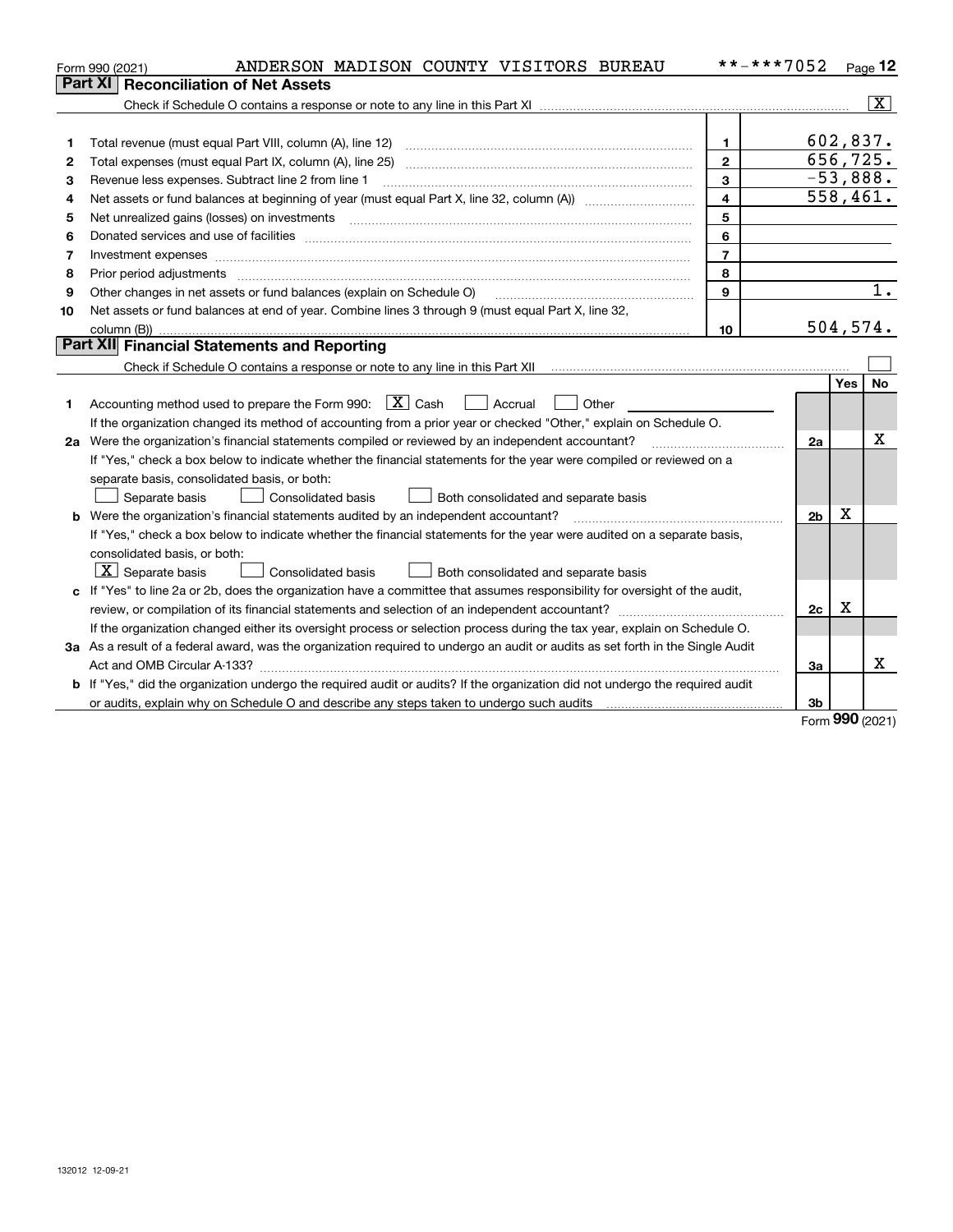Department of the Treasury Internal Revenue Service

**(Form 990)**

## **SCHEDULE D Supplemental Financial Statements**

**| Complete if the organization answered "Yes" on Form 990, Part IV, line 6, 7, 8, 9, 10, 11a, 11b, 11c, 11d, 11e, 11f, 12a, or 12b. | Attach to Form 990.** OMB No. 1545-0047 **Open to Public Inspection2021**

**|Go to www.irs.gov/Form990 for instructions and the latest information.**

### **Name of the organization**<br>**ANDERSON MADTSON COUNTY VISITORS BUREAU #\*-\*\*7052** ANDERSON MADISON COUNTY VISITORS BUREAU

| Part I  | Organizations Maintaining Donor Advised Funds or Other Similar Funds or Accounts. Complete if the                                                                                                                             |                         |                                                    |  |  |  |  |  |
|---------|-------------------------------------------------------------------------------------------------------------------------------------------------------------------------------------------------------------------------------|-------------------------|----------------------------------------------------|--|--|--|--|--|
|         | organization answered "Yes" on Form 990, Part IV, line 6.                                                                                                                                                                     |                         |                                                    |  |  |  |  |  |
|         |                                                                                                                                                                                                                               | (a) Donor advised funds | (b) Funds and other accounts                       |  |  |  |  |  |
| 1.      |                                                                                                                                                                                                                               |                         |                                                    |  |  |  |  |  |
| 2       | Aggregate value of contributions to (during year)                                                                                                                                                                             |                         |                                                    |  |  |  |  |  |
| з       | Aggregate value of grants from (during year)                                                                                                                                                                                  |                         |                                                    |  |  |  |  |  |
| 4       |                                                                                                                                                                                                                               |                         |                                                    |  |  |  |  |  |
| 5       | Did the organization inform all donors and donor advisors in writing that the assets held in donor advised funds                                                                                                              |                         |                                                    |  |  |  |  |  |
|         | are the organization's property, subject to the organization's exclusive legal control?                                                                                                                                       |                         | Yes<br>No                                          |  |  |  |  |  |
| 6       | Did the organization inform all grantees, donors, and donor advisors in writing that grant funds can be used only                                                                                                             |                         |                                                    |  |  |  |  |  |
|         | for charitable purposes and not for the benefit of the donor or donor advisor, or for any other purpose conferring                                                                                                            |                         |                                                    |  |  |  |  |  |
|         | impermissible private benefit?                                                                                                                                                                                                |                         | Yes<br>No                                          |  |  |  |  |  |
| Part II | Conservation Easements. Complete if the organization answered "Yes" on Form 990, Part IV, line 7.                                                                                                                             |                         |                                                    |  |  |  |  |  |
| 1.      | Purpose(s) of conservation easements held by the organization (check all that apply).                                                                                                                                         |                         |                                                    |  |  |  |  |  |
|         | Preservation of land for public use (for example, recreation or education)                                                                                                                                                    |                         | Preservation of a historically important land area |  |  |  |  |  |
|         | Protection of natural habitat<br>Preservation of a certified historic structure                                                                                                                                               |                         |                                                    |  |  |  |  |  |
|         | Preservation of open space                                                                                                                                                                                                    |                         |                                                    |  |  |  |  |  |
| 2       | Complete lines 2a through 2d if the organization held a qualified conservation contribution in the form of a conservation easement on the last                                                                                |                         |                                                    |  |  |  |  |  |
|         | day of the tax year.                                                                                                                                                                                                          |                         | Held at the End of the Tax Year                    |  |  |  |  |  |
|         | a Total number of conservation easements                                                                                                                                                                                      |                         | 2a                                                 |  |  |  |  |  |
|         | <b>b</b> Total acreage restricted by conservation easements                                                                                                                                                                   |                         | 2b                                                 |  |  |  |  |  |
|         | c Number of conservation easements on a certified historic structure included in (a) manufacture of conservation                                                                                                              |                         | 2c                                                 |  |  |  |  |  |
|         | d Number of conservation easements included in (c) acquired after 7/25/06, and not on a historic structure                                                                                                                    |                         |                                                    |  |  |  |  |  |
|         | listed in the National Register [11, 1200] [12] The National Register [11, 1200] [12] The National Register [11, 1200] [12] The National Register [11, 1200] [12] The National Register [11, 1200] [12] The National Register |                         | 2d                                                 |  |  |  |  |  |
| 3       | Number of conservation easements modified, transferred, released, extinguished, or terminated by the organization during the tax                                                                                              |                         |                                                    |  |  |  |  |  |
|         | $year \blacktriangleright$                                                                                                                                                                                                    |                         |                                                    |  |  |  |  |  |
| 4       | Number of states where property subject to conservation easement is located >                                                                                                                                                 |                         |                                                    |  |  |  |  |  |
| 5       | Does the organization have a written policy regarding the periodic monitoring, inspection, handling of                                                                                                                        |                         |                                                    |  |  |  |  |  |
|         | violations, and enforcement of the conservation easements it holds?                                                                                                                                                           |                         | <b>No</b><br>Yes                                   |  |  |  |  |  |
| 6       | Staff and volunteer hours devoted to monitoring, inspecting, handling of violations, and enforcing conservation easements during the year                                                                                     |                         |                                                    |  |  |  |  |  |
|         |                                                                                                                                                                                                                               |                         |                                                    |  |  |  |  |  |
|         | Amount of expenses incurred in monitoring, inspecting, handling of violations, and enforcing conservation easements during the year                                                                                           |                         |                                                    |  |  |  |  |  |
|         | $\blacktriangleright$ \$                                                                                                                                                                                                      |                         |                                                    |  |  |  |  |  |
| 8       | Does each conservation easement reported on line 2(d) above satisfy the requirements of section 170(h)(4)(B)(i)                                                                                                               |                         |                                                    |  |  |  |  |  |
|         |                                                                                                                                                                                                                               |                         | Yes<br>No                                          |  |  |  |  |  |
| 9       | In Part XIII, describe how the organization reports conservation easements in its revenue and expense statement and                                                                                                           |                         |                                                    |  |  |  |  |  |
|         | balance sheet, and include, if applicable, the text of the footnote to the organization's financial statements that describes the                                                                                             |                         |                                                    |  |  |  |  |  |
|         | organization's accounting for conservation easements.<br>Organizations Maintaining Collections of Art, Historical Treasures, or Other Similar Assets.<br>Part III                                                             |                         |                                                    |  |  |  |  |  |
|         | Complete if the organization answered "Yes" on Form 990, Part IV, line 8.                                                                                                                                                     |                         |                                                    |  |  |  |  |  |
|         | 1a If the organization elected, as permitted under FASB ASC 958, not to report in its revenue statement and balance sheet works                                                                                               |                         |                                                    |  |  |  |  |  |
|         | of art, historical treasures, or other similar assets held for public exhibition, education, or research in furtherance of public                                                                                             |                         |                                                    |  |  |  |  |  |
|         | service, provide in Part XIII the text of the footnote to its financial statements that describes these items.                                                                                                                |                         |                                                    |  |  |  |  |  |
|         | b If the organization elected, as permitted under FASB ASC 958, to report in its revenue statement and balance sheet works of                                                                                                 |                         |                                                    |  |  |  |  |  |
|         | art, historical treasures, or other similar assets held for public exhibition, education, or research in furtherance of public service,                                                                                       |                         |                                                    |  |  |  |  |  |
|         | provide the following amounts relating to these items:                                                                                                                                                                        |                         |                                                    |  |  |  |  |  |
|         |                                                                                                                                                                                                                               |                         |                                                    |  |  |  |  |  |
|         | (ii) Assets included in Form 990, Part X [11] [2000] [2010] Assets included in Form 990, Part X [11] [11] [200                                                                                                                |                         | $\bullet$ \$                                       |  |  |  |  |  |
| 2       | If the organization received or held works of art, historical treasures, or other similar assets for financial gain, provide                                                                                                  |                         |                                                    |  |  |  |  |  |
|         | the following amounts required to be reported under FASB ASC 958 relating to these items:                                                                                                                                     |                         |                                                    |  |  |  |  |  |
| а       |                                                                                                                                                                                                                               |                         | $\blacktriangleright$ \$                           |  |  |  |  |  |
|         |                                                                                                                                                                                                                               |                         | $\blacktriangleright$ s                            |  |  |  |  |  |
|         | LHA For Paperwork Reduction Act Notice, see the Instructions for Form 990.                                                                                                                                                    |                         | Schedule D (Form 990) 2021                         |  |  |  |  |  |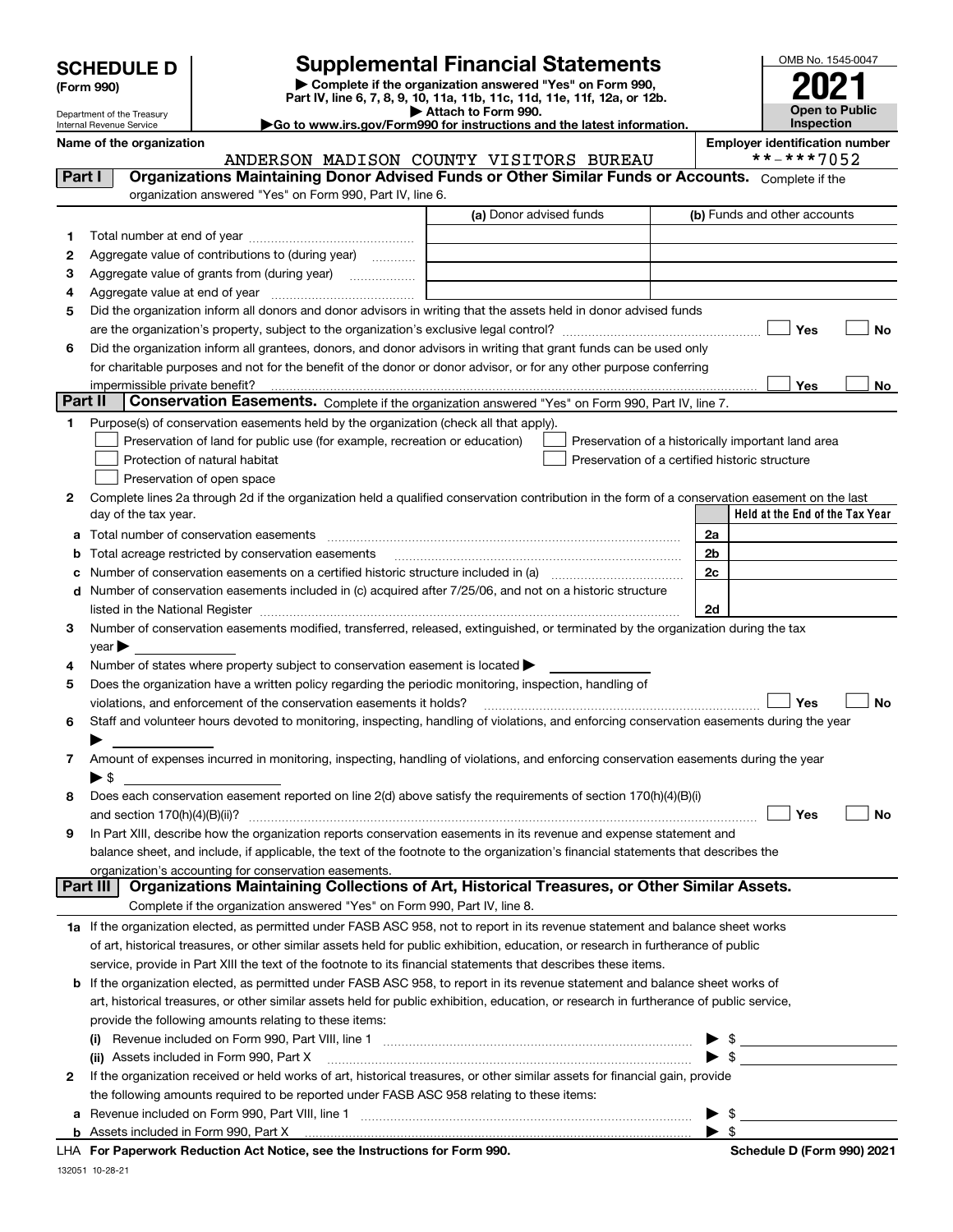|                                                                                                                               | Schedule D (Form 990) 2021                                                                                                                                                                                                     | ANDERSON MADISON COUNTY VISITORS BUREAU |   |                |                                                                                                                                                                                                                                |            |                      | **-***7052 |                     |     | Page 2    |
|-------------------------------------------------------------------------------------------------------------------------------|--------------------------------------------------------------------------------------------------------------------------------------------------------------------------------------------------------------------------------|-----------------------------------------|---|----------------|--------------------------------------------------------------------------------------------------------------------------------------------------------------------------------------------------------------------------------|------------|----------------------|------------|---------------------|-----|-----------|
|                                                                                                                               | Organizations Maintaining Collections of Art, Historical Treasures, or Other Similar Assets (continued)<br>Part III                                                                                                            |                                         |   |                |                                                                                                                                                                                                                                |            |                      |            |                     |     |           |
| 3                                                                                                                             | Using the organization's acquisition, accession, and other records, check any of the following that make significant use of its                                                                                                |                                         |   |                |                                                                                                                                                                                                                                |            |                      |            |                     |     |           |
|                                                                                                                               | collection items (check all that apply):                                                                                                                                                                                       |                                         |   |                |                                                                                                                                                                                                                                |            |                      |            |                     |     |           |
| a                                                                                                                             | Public exhibition                                                                                                                                                                                                              |                                         | d |                | Loan or exchange program                                                                                                                                                                                                       |            |                      |            |                     |     |           |
| b                                                                                                                             | Scholarly research                                                                                                                                                                                                             |                                         | e |                | Other and the control of the control of the control of the control of the control of the control of the control of the control of the control of the control of the control of the control of the control of the control of th |            |                      |            |                     |     |           |
| c                                                                                                                             | Preservation for future generations                                                                                                                                                                                            |                                         |   |                |                                                                                                                                                                                                                                |            |                      |            |                     |     |           |
| 4                                                                                                                             | Provide a description of the organization's collections and explain how they further the organization's exempt purpose in Part XIII.                                                                                           |                                         |   |                |                                                                                                                                                                                                                                |            |                      |            |                     |     |           |
| 5                                                                                                                             | During the year, did the organization solicit or receive donations of art, historical treasures, or other similar assets                                                                                                       |                                         |   |                |                                                                                                                                                                                                                                |            |                      |            |                     |     |           |
|                                                                                                                               |                                                                                                                                                                                                                                |                                         |   |                |                                                                                                                                                                                                                                |            |                      |            | Yes                 |     | No        |
|                                                                                                                               | Part IV<br>Escrow and Custodial Arrangements. Complete if the organization answered "Yes" on Form 990, Part IV, line 9, or                                                                                                     |                                         |   |                |                                                                                                                                                                                                                                |            |                      |            |                     |     |           |
|                                                                                                                               | reported an amount on Form 990, Part X, line 21.                                                                                                                                                                               |                                         |   |                |                                                                                                                                                                                                                                |            |                      |            |                     |     |           |
|                                                                                                                               | 1a Is the organization an agent, trustee, custodian or other intermediary for contributions or other assets not included                                                                                                       |                                         |   |                |                                                                                                                                                                                                                                |            |                      |            |                     |     |           |
|                                                                                                                               | Yes<br>No                                                                                                                                                                                                                      |                                         |   |                |                                                                                                                                                                                                                                |            |                      |            |                     |     |           |
|                                                                                                                               | b If "Yes," explain the arrangement in Part XIII and complete the following table:                                                                                                                                             |                                         |   |                |                                                                                                                                                                                                                                |            |                      |            |                     |     |           |
|                                                                                                                               | Amount                                                                                                                                                                                                                         |                                         |   |                |                                                                                                                                                                                                                                |            |                      |            |                     |     |           |
|                                                                                                                               | c Beginning balance measurements and the contract of the contract of the contract of the contract of the contract of the contract of the contract of the contract of the contract of the contract of the contract of the contr |                                         |   |                |                                                                                                                                                                                                                                |            | 1c                   |            |                     |     |           |
|                                                                                                                               | d Additions during the year measurements are all an according to the year measurement of the year measurement of the state of the state of the state of the state of the state of the state of the state of the state of the s |                                         |   |                |                                                                                                                                                                                                                                |            | 1d                   |            |                     |     |           |
|                                                                                                                               | e Distributions during the year manufactured and continuum and contact the year manufactured and contact the year manufactured and contact the year manufactured and contact the year manufactured and contact the year manufa |                                         |   |                |                                                                                                                                                                                                                                |            | 1e                   |            |                     |     |           |
| 1f<br>f<br>2a Did the organization include an amount on Form 990, Part X, line 21, for escrow or custodial account liability? |                                                                                                                                                                                                                                |                                         |   |                |                                                                                                                                                                                                                                | <b>Yes</b> |                      |            |                     |     |           |
|                                                                                                                               |                                                                                                                                                                                                                                |                                         |   |                |                                                                                                                                                                                                                                |            |                      | .          |                     |     | No        |
| <b>Part V</b>                                                                                                                 | <b>b</b> If "Yes," explain the arrangement in Part XIII. Check here if the explanation has been provided on Part XIII<br>Endowment Funds. Complete if the organization answered "Yes" on Form 990, Part IV, line 10.           |                                         |   |                |                                                                                                                                                                                                                                |            |                      |            |                     |     |           |
|                                                                                                                               |                                                                                                                                                                                                                                | (a) Current year                        |   | (b) Prior year | (c) Two years back $\vert$                                                                                                                                                                                                     |            | (d) Three years back |            | (e) Four years back |     |           |
| 1a                                                                                                                            | Beginning of year balance                                                                                                                                                                                                      |                                         |   |                |                                                                                                                                                                                                                                |            |                      |            |                     |     |           |
|                                                                                                                               |                                                                                                                                                                                                                                |                                         |   |                |                                                                                                                                                                                                                                |            |                      |            |                     |     |           |
|                                                                                                                               | c Net investment earnings, gains, and losses                                                                                                                                                                                   |                                         |   |                |                                                                                                                                                                                                                                |            |                      |            |                     |     |           |
|                                                                                                                               | d Grants or scholarships                                                                                                                                                                                                       |                                         |   |                |                                                                                                                                                                                                                                |            |                      |            |                     |     |           |
|                                                                                                                               | <b>e</b> Other expenditures for facilities                                                                                                                                                                                     |                                         |   |                |                                                                                                                                                                                                                                |            |                      |            |                     |     |           |
|                                                                                                                               |                                                                                                                                                                                                                                |                                         |   |                |                                                                                                                                                                                                                                |            |                      |            |                     |     |           |
|                                                                                                                               | and programs                                                                                                                                                                                                                   |                                         |   |                |                                                                                                                                                                                                                                |            |                      |            |                     |     |           |
|                                                                                                                               |                                                                                                                                                                                                                                |                                         |   |                |                                                                                                                                                                                                                                |            |                      |            |                     |     |           |
| g<br>2                                                                                                                        | End of year balance<br>Provide the estimated percentage of the current year end balance (line 1g, column (a)) held as:                                                                                                         |                                         |   |                |                                                                                                                                                                                                                                |            |                      |            |                     |     |           |
| a                                                                                                                             | Board designated or quasi-endowment                                                                                                                                                                                            |                                         | ℅ |                |                                                                                                                                                                                                                                |            |                      |            |                     |     |           |
|                                                                                                                               | <b>b</b> Permanent endowment >                                                                                                                                                                                                 | %                                       |   |                |                                                                                                                                                                                                                                |            |                      |            |                     |     |           |
|                                                                                                                               | $\mathbf c$ Term endowment $\blacktriangleright$                                                                                                                                                                               | %                                       |   |                |                                                                                                                                                                                                                                |            |                      |            |                     |     |           |
|                                                                                                                               | The percentages on lines 2a, 2b, and 2c should equal 100%.                                                                                                                                                                     |                                         |   |                |                                                                                                                                                                                                                                |            |                      |            |                     |     |           |
|                                                                                                                               | 3a Are there endowment funds not in the possession of the organization that are held and administered for the organization                                                                                                     |                                         |   |                |                                                                                                                                                                                                                                |            |                      |            |                     |     |           |
|                                                                                                                               | by:                                                                                                                                                                                                                            |                                         |   |                |                                                                                                                                                                                                                                |            |                      |            |                     | Yes | No        |
|                                                                                                                               | (i)                                                                                                                                                                                                                            |                                         |   |                |                                                                                                                                                                                                                                |            |                      |            | 3a(i)               |     |           |
|                                                                                                                               |                                                                                                                                                                                                                                |                                         |   |                |                                                                                                                                                                                                                                |            |                      |            | 3a(ii)              |     |           |
|                                                                                                                               |                                                                                                                                                                                                                                |                                         |   |                |                                                                                                                                                                                                                                |            |                      |            | 3b                  |     |           |
| 4                                                                                                                             | Describe in Part XIII the intended uses of the organization's endowment funds.                                                                                                                                                 |                                         |   |                |                                                                                                                                                                                                                                |            |                      |            |                     |     |           |
|                                                                                                                               | <b>Part VI</b><br>Land, Buildings, and Equipment.                                                                                                                                                                              |                                         |   |                |                                                                                                                                                                                                                                |            |                      |            |                     |     |           |
|                                                                                                                               | Complete if the organization answered "Yes" on Form 990, Part IV, line 11a. See Form 990, Part X, line 10.                                                                                                                     |                                         |   |                |                                                                                                                                                                                                                                |            |                      |            |                     |     |           |
|                                                                                                                               | Description of property                                                                                                                                                                                                        | (a) Cost or other                       |   |                | (b) Cost or other                                                                                                                                                                                                              |            | (c) Accumulated      |            | (d) Book value      |     |           |
|                                                                                                                               |                                                                                                                                                                                                                                | basis (investment)                      |   |                | basis (other)                                                                                                                                                                                                                  |            | depreciation         |            |                     |     |           |
|                                                                                                                               |                                                                                                                                                                                                                                |                                         |   |                | 4,500.                                                                                                                                                                                                                         |            |                      |            |                     |     | 4,500.    |
|                                                                                                                               |                                                                                                                                                                                                                                |                                         |   |                | 896,195.                                                                                                                                                                                                                       |            | 30, 257.             |            |                     |     | 865,938.  |
|                                                                                                                               |                                                                                                                                                                                                                                |                                         |   |                |                                                                                                                                                                                                                                |            |                      |            |                     |     |           |
|                                                                                                                               |                                                                                                                                                                                                                                |                                         |   |                | 281,458.                                                                                                                                                                                                                       |            | 700,574.             |            | $-419, 116.$        |     |           |
|                                                                                                                               |                                                                                                                                                                                                                                |                                         |   |                |                                                                                                                                                                                                                                |            |                      |            |                     |     |           |
|                                                                                                                               |                                                                                                                                                                                                                                |                                         |   |                |                                                                                                                                                                                                                                |            |                      |            |                     |     | 451, 322. |
|                                                                                                                               |                                                                                                                                                                                                                                |                                         |   |                |                                                                                                                                                                                                                                |            |                      |            |                     |     |           |

**Schedule D (Form 990) 2021**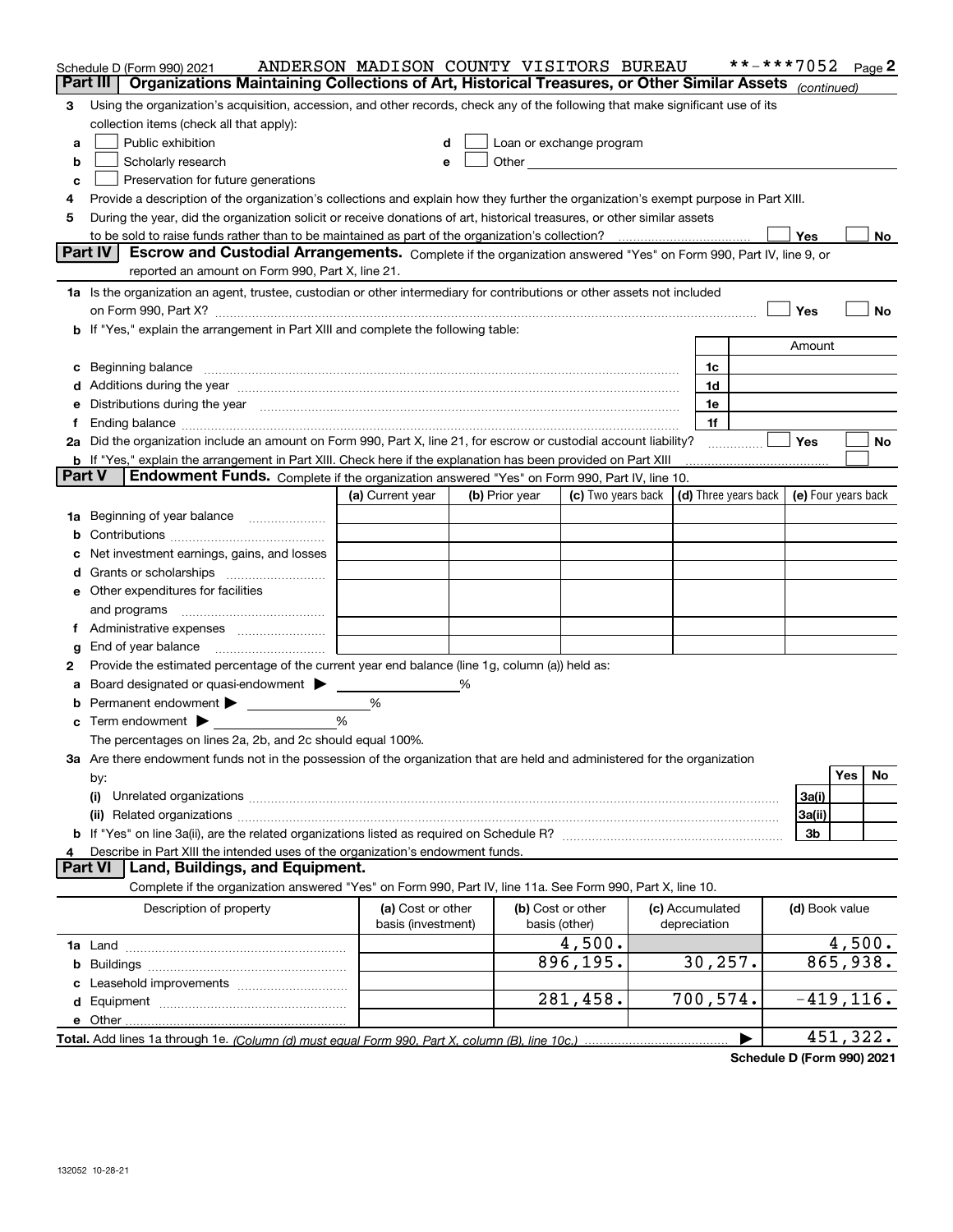| Schedule D (Form 990) 2021                                                                                                                         |                 | ANDERSON MADISON COUNTY VISITORS BUREAU                   | **-***7052<br>$Page$ <sup>3</sup> |
|----------------------------------------------------------------------------------------------------------------------------------------------------|-----------------|-----------------------------------------------------------|-----------------------------------|
| <b>Investments - Other Securities.</b><br><b>Part VIII</b>                                                                                         |                 |                                                           |                                   |
| Complete if the organization answered "Yes" on Form 990, Part IV, line 11b. See Form 990, Part X, line 12.                                         |                 |                                                           |                                   |
| (a) Description of security or category (including name of security)                                                                               | (b) Book value  | (c) Method of valuation: Cost or end-of-year market value |                                   |
| (1) Financial derivatives                                                                                                                          |                 |                                                           |                                   |
|                                                                                                                                                    |                 |                                                           |                                   |
| $(3)$ Other                                                                                                                                        |                 |                                                           |                                   |
| (A)                                                                                                                                                |                 |                                                           |                                   |
| (B)                                                                                                                                                |                 |                                                           |                                   |
| (C)                                                                                                                                                |                 |                                                           |                                   |
| (D)                                                                                                                                                |                 |                                                           |                                   |
| (E)                                                                                                                                                |                 |                                                           |                                   |
| (F)                                                                                                                                                |                 |                                                           |                                   |
| (G)                                                                                                                                                |                 |                                                           |                                   |
| (H)                                                                                                                                                |                 |                                                           |                                   |
| Total. (Col. (b) must equal Form 990, Part X, col. (B) line 12.)                                                                                   |                 |                                                           |                                   |
| Part VIII Investments - Program Related.                                                                                                           |                 |                                                           |                                   |
| Complete if the organization answered "Yes" on Form 990, Part IV, line 11c. See Form 990, Part X, line 13.                                         |                 |                                                           |                                   |
| (a) Description of investment                                                                                                                      | (b) Book value  | (c) Method of valuation: Cost or end-of-year market value |                                   |
| (1)                                                                                                                                                |                 |                                                           |                                   |
| (2)                                                                                                                                                |                 |                                                           |                                   |
| (3)                                                                                                                                                |                 |                                                           |                                   |
| (4)                                                                                                                                                |                 |                                                           |                                   |
| (5)                                                                                                                                                |                 |                                                           |                                   |
| (6)                                                                                                                                                |                 |                                                           |                                   |
| (7)                                                                                                                                                |                 |                                                           |                                   |
| (8)                                                                                                                                                |                 |                                                           |                                   |
| (9)                                                                                                                                                |                 |                                                           |                                   |
| Total. (Col. (b) must equal Form 990, Part X, col. (B) line 13.)                                                                                   |                 |                                                           |                                   |
| <b>Other Assets.</b><br>Part IX                                                                                                                    |                 |                                                           |                                   |
| Complete if the organization answered "Yes" on Form 990, Part IV, line 11d. See Form 990, Part X, line 15.                                         |                 |                                                           |                                   |
|                                                                                                                                                    | (a) Description |                                                           | (b) Book value                    |
| (1)                                                                                                                                                |                 |                                                           |                                   |
| (2)                                                                                                                                                |                 |                                                           |                                   |
|                                                                                                                                                    |                 |                                                           |                                   |
| (3)                                                                                                                                                |                 |                                                           |                                   |
| (4)                                                                                                                                                |                 |                                                           |                                   |
| (5)                                                                                                                                                |                 |                                                           |                                   |
| (6)                                                                                                                                                |                 |                                                           |                                   |
| (7)                                                                                                                                                |                 |                                                           |                                   |
| (8)                                                                                                                                                |                 |                                                           |                                   |
| (9)                                                                                                                                                |                 |                                                           |                                   |
| Total. (Column (b) must equal Form 990, Part X, col. (B) line 15.)<br><b>Other Liabilities.</b><br>Part X                                          |                 |                                                           |                                   |
| Complete if the organization answered "Yes" on Form 990, Part IV, line 11e or 11f. See Form 990, Part X, line 25.                                  |                 |                                                           |                                   |
| (a) Description of liability                                                                                                                       |                 |                                                           |                                   |
| 1.                                                                                                                                                 |                 |                                                           | (b) Book value                    |
| (1)<br>Federal income taxes                                                                                                                        |                 |                                                           |                                   |
| (2)                                                                                                                                                |                 |                                                           |                                   |
| (3)                                                                                                                                                |                 |                                                           |                                   |
| (4)                                                                                                                                                |                 |                                                           |                                   |
| (5)                                                                                                                                                |                 |                                                           |                                   |
| (6)                                                                                                                                                |                 |                                                           |                                   |
| (7)                                                                                                                                                |                 |                                                           |                                   |
| (8)                                                                                                                                                |                 |                                                           |                                   |
| (9)                                                                                                                                                |                 |                                                           |                                   |
| <b>Total.</b> (Column (b) must equal Form 990, Part X, col. (B) line 25.                                                                           |                 |                                                           |                                   |
| 2 Lightlity for uncertain tax positions. In Part YIII, provide the toyt of the footnete to the examization's financial statements that reports the |                 |                                                           |                                   |

**2.**Liability for uncertain tax positions. In Part XIII, provide the text of the footnote to the organization's financial statements that reports the organization's liability for uncertain tax positions under FASB ASC 740. Check here if the text of the footnote has been provided in Part XIII

 $\mathcal{L}^{\text{max}}$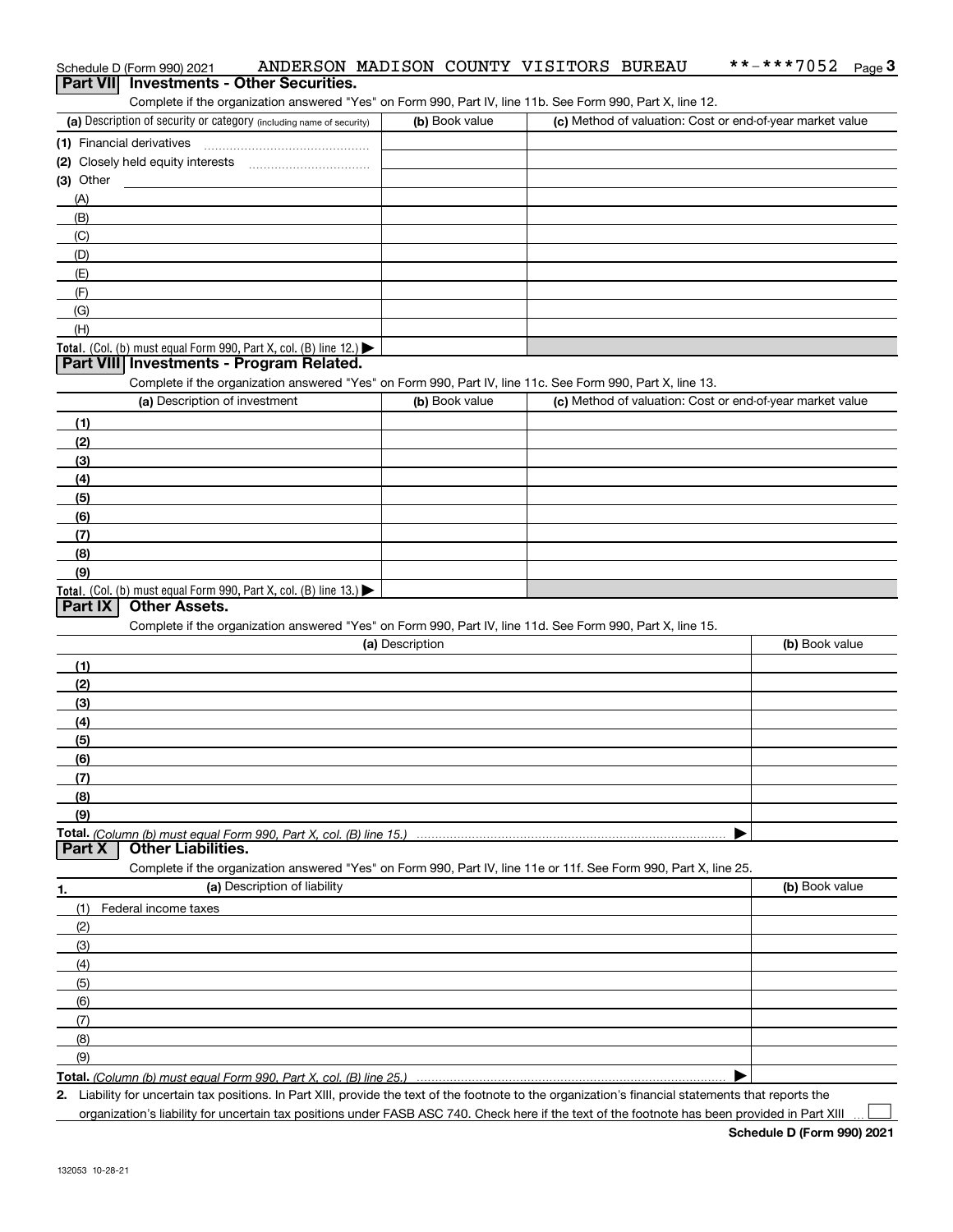|    | ANDERSON MADISON COUNTY VISITORS BUREAU<br>Schedule D (Form 990) 2021                                                                                                                                                          |                | **-***7052<br>Page 4 |  |  |  |  |
|----|--------------------------------------------------------------------------------------------------------------------------------------------------------------------------------------------------------------------------------|----------------|----------------------|--|--|--|--|
|    | Reconciliation of Revenue per Audited Financial Statements With Revenue per Return.<br>Part XI                                                                                                                                 |                |                      |  |  |  |  |
|    | Complete if the organization answered "Yes" on Form 990, Part IV, line 12a.                                                                                                                                                    |                |                      |  |  |  |  |
| 1  | Total revenue, gains, and other support per audited financial statements                                                                                                                                                       |                | $\blacktriangleleft$ |  |  |  |  |
| 2  | Amounts included on line 1 but not on Form 990, Part VIII, line 12:                                                                                                                                                            |                |                      |  |  |  |  |
| a  |                                                                                                                                                                                                                                | 2a             |                      |  |  |  |  |
|    |                                                                                                                                                                                                                                | 2 <sub>b</sub> |                      |  |  |  |  |
| с  | Recoveries of prior year grants [111] matter contracts and prior year grants [11] matter contracts and prior year grants and an intervention and an intervention and an intervention and an intervention and an intervention a | 2 <sub>c</sub> |                      |  |  |  |  |
| d  |                                                                                                                                                                                                                                | 2d             |                      |  |  |  |  |
| е  | Add lines 2a through 2d                                                                                                                                                                                                        |                | <b>2e</b>            |  |  |  |  |
| 3  |                                                                                                                                                                                                                                |                | 3                    |  |  |  |  |
| 4  | Amounts included on Form 990, Part VIII, line 12, but not on line 1:                                                                                                                                                           |                |                      |  |  |  |  |
| а  |                                                                                                                                                                                                                                | 4a             |                      |  |  |  |  |
| b  | Other (Describe in Part XIII.) <b>Construction Contract Construction</b> (Describe in Part XIII.)                                                                                                                              | 4 <sub>b</sub> |                      |  |  |  |  |
| c. | Add lines 4a and 4b                                                                                                                                                                                                            |                | 4c                   |  |  |  |  |
|    |                                                                                                                                                                                                                                |                | $\overline{5}$       |  |  |  |  |
|    | Part XII   Reconciliation of Expenses per Audited Financial Statements With Expenses per Return.                                                                                                                               |                |                      |  |  |  |  |
|    | Complete if the organization answered "Yes" on Form 990, Part IV, line 12a.                                                                                                                                                    |                |                      |  |  |  |  |
| 1  | Total expenses and losses per audited financial statements [11] [12] manuscription control expenses and losses per audited financial statements [12] manuscription of the statements [12] manuscription of the statements [12] |                | $\blacksquare$       |  |  |  |  |
| 2  | Amounts included on line 1 but not on Form 990, Part IX, line 25:                                                                                                                                                              |                |                      |  |  |  |  |
| a  |                                                                                                                                                                                                                                | 2a             |                      |  |  |  |  |
|    |                                                                                                                                                                                                                                | 2 <sub>b</sub> |                      |  |  |  |  |
| c  |                                                                                                                                                                                                                                | 2c             |                      |  |  |  |  |
| d  |                                                                                                                                                                                                                                | 2d             |                      |  |  |  |  |
| е  |                                                                                                                                                                                                                                |                | <b>2e</b>            |  |  |  |  |
| 3  |                                                                                                                                                                                                                                |                | 3                    |  |  |  |  |
| 4  | Amounts included on Form 990, Part IX, line 25, but not on line 1:                                                                                                                                                             |                |                      |  |  |  |  |
| а  |                                                                                                                                                                                                                                | 4a             |                      |  |  |  |  |
| b  |                                                                                                                                                                                                                                | 4b             |                      |  |  |  |  |
|    | Add lines 4a and 4b                                                                                                                                                                                                            |                | 4с                   |  |  |  |  |
| 5  | 5                                                                                                                                                                                                                              |                |                      |  |  |  |  |
|    | Part XIII Supplemental Information.                                                                                                                                                                                            |                |                      |  |  |  |  |

Provide the descriptions required for Part II, lines 3, 5, and 9; Part III, lines 1a and 4; Part IV, lines 1b and 2b; Part V, line 4; Part X, line 2; Part XI, lines 2d and 4b; and Part XII, lines 2d and 4b. Also complete this part to provide any additional information.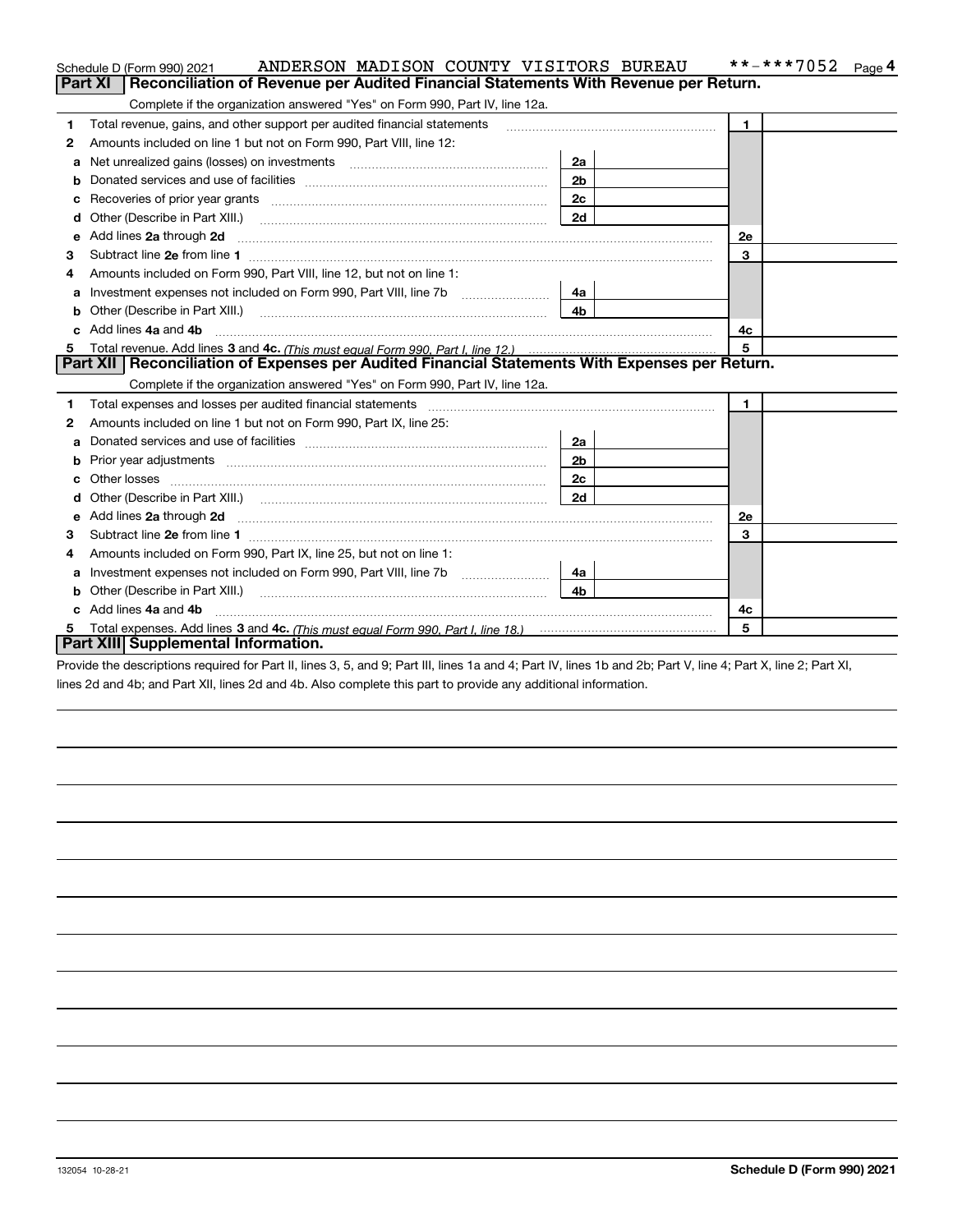**(Form 990)**

**Complete to provide information for responses to specific questions on SCHEDULE O Supplemental Information to Form 990 or 990-EZ**

**Form 990 or 990-EZ or to provide any additional information. | Attach to Form 990 or Form 990-EZ. | Go to www.irs.gov/Form990 for the latest information.**

**Open to Public InspectionEmployer identification number 2021**

OMB No. 1545-0047

ANDERSON MADISON COUNTY VISITORS BUREAU \*\*-\*\*\*7052

FORM 990, PART VI, SECTION B, LINE 11B:

THE ORGANIZATION UTILIZES A COMPETENT PROFESSIONAL FOR THE PREPARATION OF

THE TAX RETURN. THE FORM 990 IS DISTRIBUTED TO THE FINANCE COMMITTEE-THEY

DISCUSS THE RETURN AND AUTHORIZE THE APPROPRIATE OFFICER TO SIGN AND FILE

THE RETURN WITH THE INTERNAL REVENUE SERVICE. AFTER FINANCE COMMITTEE

REVIEW, A COMPLETE COPY OF THE FORM 990 WAS PROVIDED TO EACH BOARD MEMBER

FOR THE OPPORTUNITY TO REVIEW AND SUBMIT COMMENTS PRIOR TO FILING.

FORM 990, PART VI, SECTION B, LINE 12C:

ANNUALLY BOARD MEMBERS AND OFFICERS ARE PROVIDED A COPY OF THE CONFLICT OF

INTEREST POLICY AND ARE REQUIRED TO COMPLETE STATEMENT WITH AGREEMENT TO

COMPLY WITH THE POLICY. ALL POTENTIAL CONFLICTS ARE REQUIRED TO BE

DISCLOSED. WHEN A POSSIBLE CONFLICT ARISES THE BOARD DETERMINES HOW TO

ADDRESS THE CONFLICT.

FORM 990, PART VI, SECTION B, LINE 15:

ANNUALLY THE BOARD CHAIR AND OFFICERS REVIEW THE PERFORMANCE OF THE CEO AND

THE FINANCE COMMITTEE RECOMMENDS COMPENSATION AMOUNTS TO THE BOARD OF

DIRECTORS. COMPENSATION AMOUNTS ARE APPROVED BY THE BOARD OF DIRECTORS.

FORM 990, PART VI, SECTION C, LINE 18:

DOCUMENTS AVAILABLE UPON REQUEST

FORM 990, PART VI, SECTION C, LINE 19:

GOVERNING DOCUMENTS AVAILABLE UPON REQUEST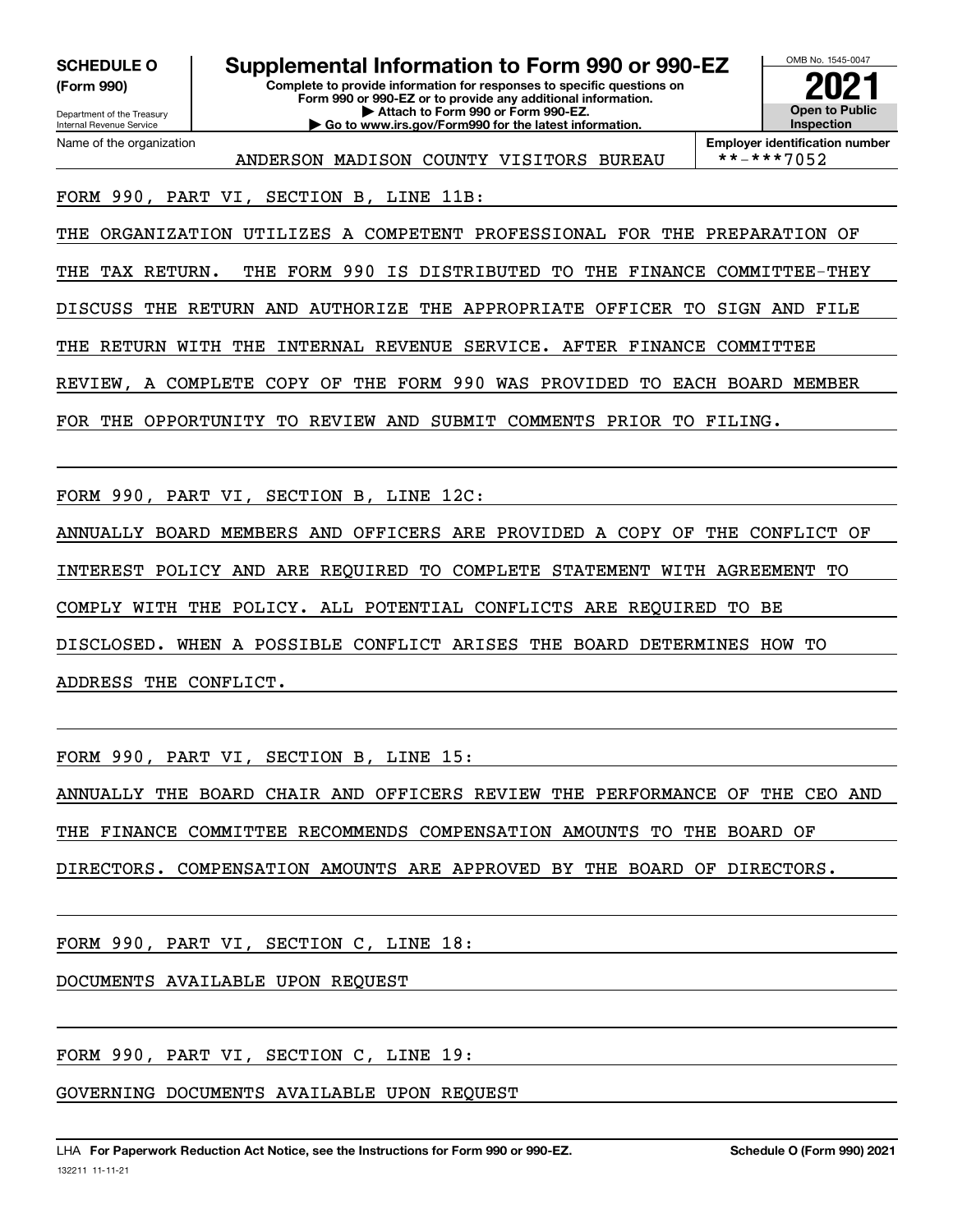| Schedule O (Form 990) 2021                                          | Page 2                                       |
|---------------------------------------------------------------------|----------------------------------------------|
| Name of the organization<br>ANDERSON MADISON COUNTY VISITORS BUREAU | Employer identification number<br>**-***7052 |
| FORM 990, PART XI, LINE 9, CHANGES IN NET ASSETS:                   |                                              |
| ROUNDING                                                            | $1$ .                                        |
|                                                                     |                                              |
|                                                                     |                                              |
|                                                                     |                                              |
|                                                                     |                                              |
|                                                                     |                                              |
|                                                                     |                                              |
|                                                                     |                                              |
|                                                                     |                                              |
|                                                                     |                                              |
|                                                                     |                                              |
|                                                                     |                                              |
|                                                                     |                                              |
|                                                                     |                                              |
|                                                                     |                                              |
|                                                                     |                                              |
|                                                                     |                                              |
|                                                                     |                                              |
|                                                                     |                                              |
|                                                                     |                                              |
|                                                                     |                                              |
|                                                                     |                                              |
|                                                                     |                                              |
|                                                                     |                                              |
|                                                                     |                                              |
|                                                                     |                                              |
|                                                                     |                                              |
|                                                                     |                                              |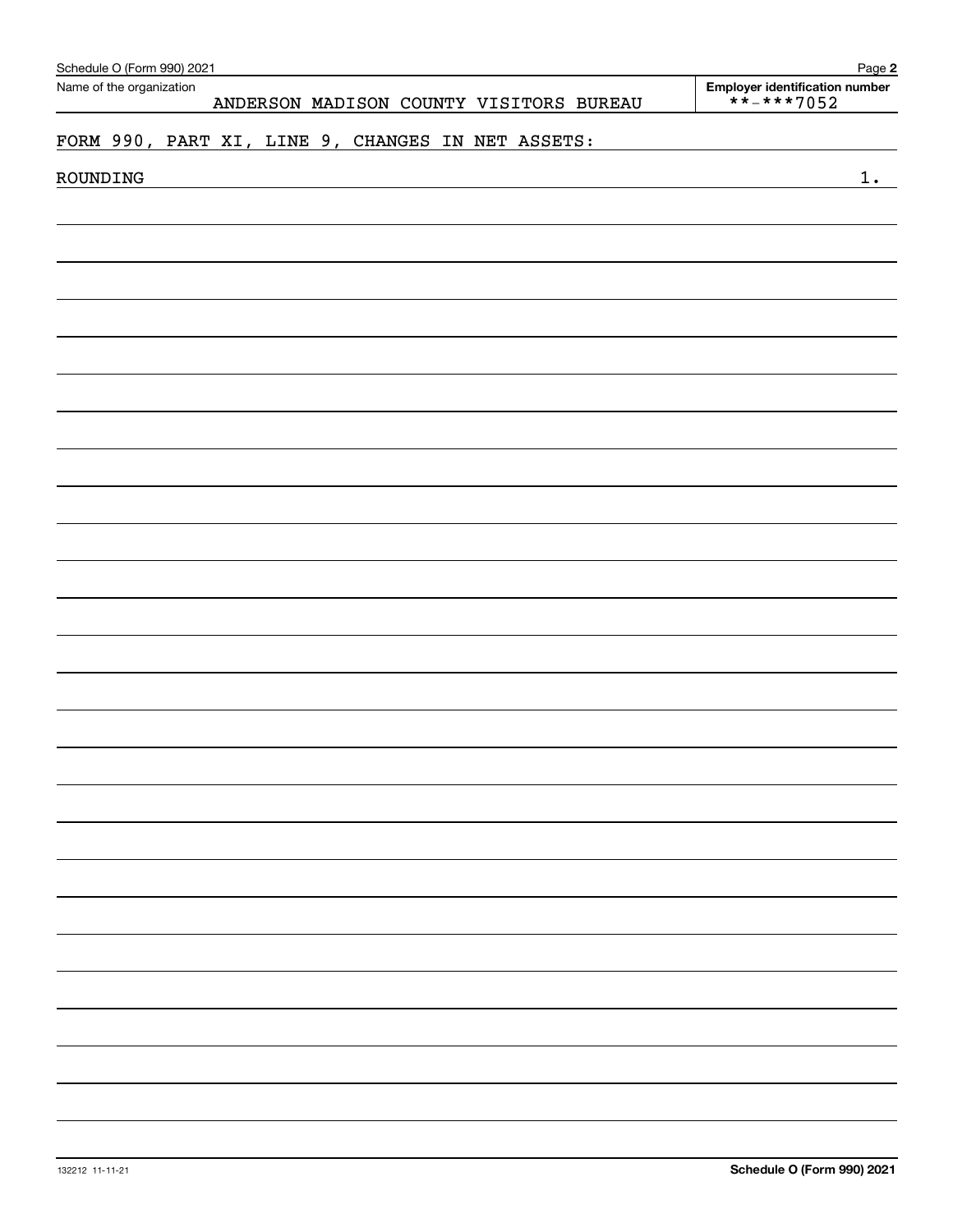| <b>NP-20</b>                                                            | <b>Indiana Department of Revenue</b><br><b>Indiana Nonprofit Organization's Annual Report</b> |                                      |                                        |  |  |  |  |  |
|-------------------------------------------------------------------------|-----------------------------------------------------------------------------------------------|--------------------------------------|----------------------------------------|--|--|--|--|--|
| State Form 51062<br>(R12 / 8.21)                                        |                                                                                               | For the Calendar Year or Fiscal Year |                                        |  |  |  |  |  |
| <b>Beginning</b>                                                        | 01<br>01                                                                                      | 2021<br>and Ending $\lfloor$         | 31<br>2021<br><u>12</u>                |  |  |  |  |  |
| Place "X" in box if: Change of Address                                  |                                                                                               | Amended Report                       | Final Report:<br>Indicate Date Closed  |  |  |  |  |  |
| Due on the 15th day of the 5th month following the end of the tax year. |                                                                                               |                                      |                                        |  |  |  |  |  |
| NO FEE REQUIRED                                                         |                                                                                               |                                      |                                        |  |  |  |  |  |
| Name of Organization                                                    |                                                                                               |                                      | Telephone Number                       |  |  |  |  |  |
| ANDERSON MADISON COUNTY VISITORS                                        |                                                                                               | <b>BUREAU</b>                        | 765<br>643 5633                        |  |  |  |  |  |
| Address                                                                 |                                                                                               | County                               | Indiana Taxpayer Identification Number |  |  |  |  |  |
| 6335 SCATTERFIELD ROAD                                                  |                                                                                               | 48                                   |                                        |  |  |  |  |  |
| City                                                                    | State                                                                                         | <b>ZIP Code</b>                      | Federal Employer Identification Number |  |  |  |  |  |
| <b>ANDERSON</b>                                                         | IN                                                                                            | 46013                                | ** ***7052                             |  |  |  |  |  |
| Printed Name of Person to Contact                                       |                                                                                               |                                      | Contact's Telephone Number             |  |  |  |  |  |
| PAUL MILLER                                                             |                                                                                               |                                      | 765<br>640 1211                        |  |  |  |  |  |

If you are filing a federal return, attach <sup>a</sup> completed copy of Form 990, 990EZ, or 990PF.

**Note:** If your organization has unrelated business income of more than \$1,000 as defined under **Section 513** of the Internal Revenue Code, **you must also file Form IT-20NP.** 

### **Current Information**

- 1. Indicate number of years your organization has been in continuous existance: <u>\_39</u>
- 2.Have any changes not previously reported to the Department been made in your governing instruments, (e.g.) articles of incorporation, bylaws, or other instruments of importance? If yes, attach a detailed description of changes.
- 3. Attach a schedule, listing the names, titles and addresses of your current officers.
- 4.Briefly describe the purpose or mission of your organization below.

Email Address:

MARK@VISITAMCVB.COM

I declare under the penalties of perjury that I have examined this return, including all attachments, and to the best of my knowledge and belief, it is true, complete, and correct.

Signature of Officer or Trustee Title Title Controller Date Date Date Date

PAUL MILLER 765 640 1211

Name of Person(s) to Contact **Daytime Telephone Number** Daytime Telephone Number



<u>I INDILE INDILAINI KUNDULUK INDILIISE TARAKSI TURIS ON ASAR ALAH INDILE</u> 25421111019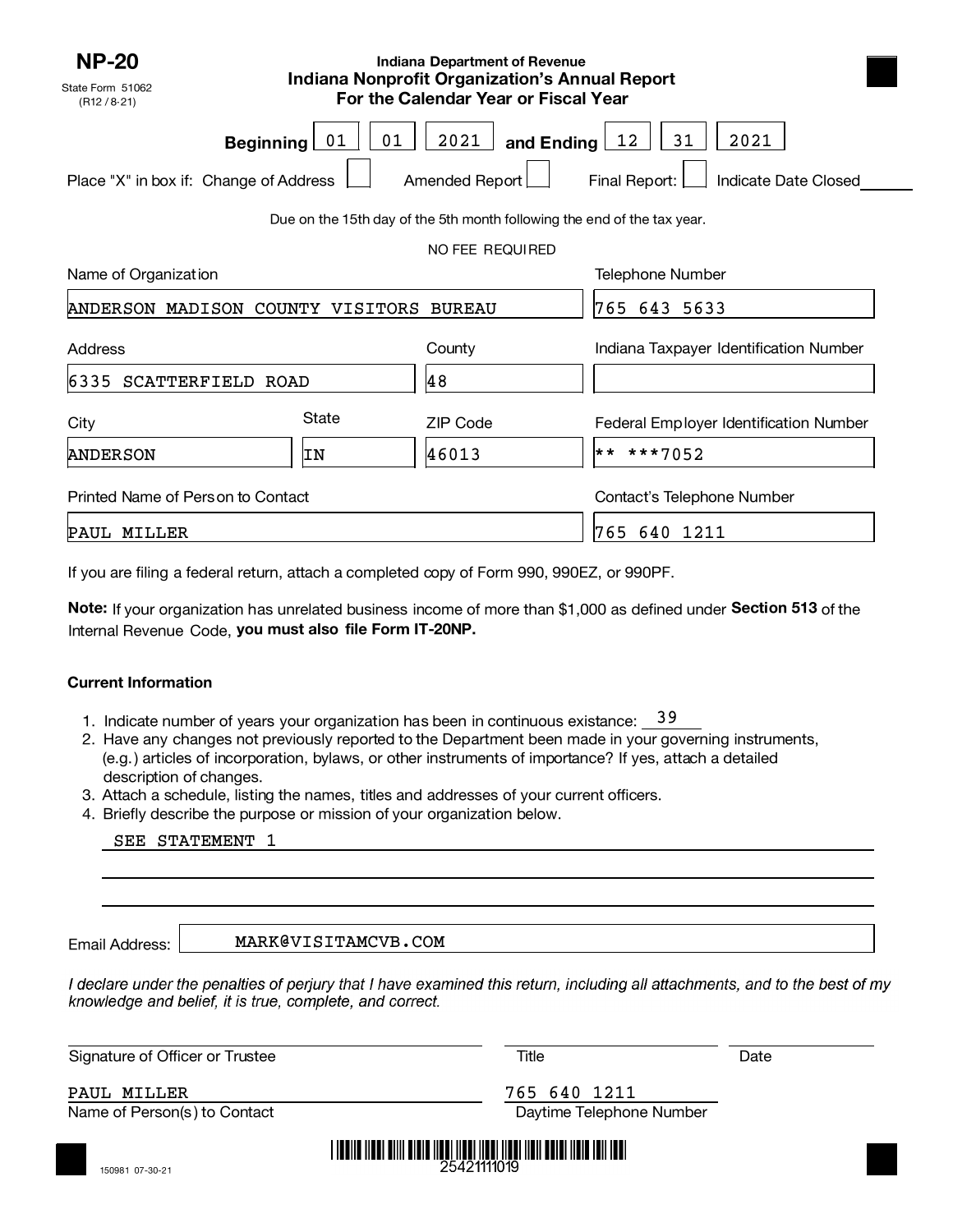NP-20 STATEMENT 1

TO PROMOTE TOURISM IN MADISON COUNTY, INDIANA.

}}}}}}}}}}}}}}}}}}}}}}}}}}}}}}}}}}}}}}} }}}}}}}}}}

~~~~~~~~~~~~~~~~~~~~~~~~~~~~~~~~~~~~~~~~~~~~~~~~~~~~~~~~~~~~~~~~~~~~~~~~~~~~~~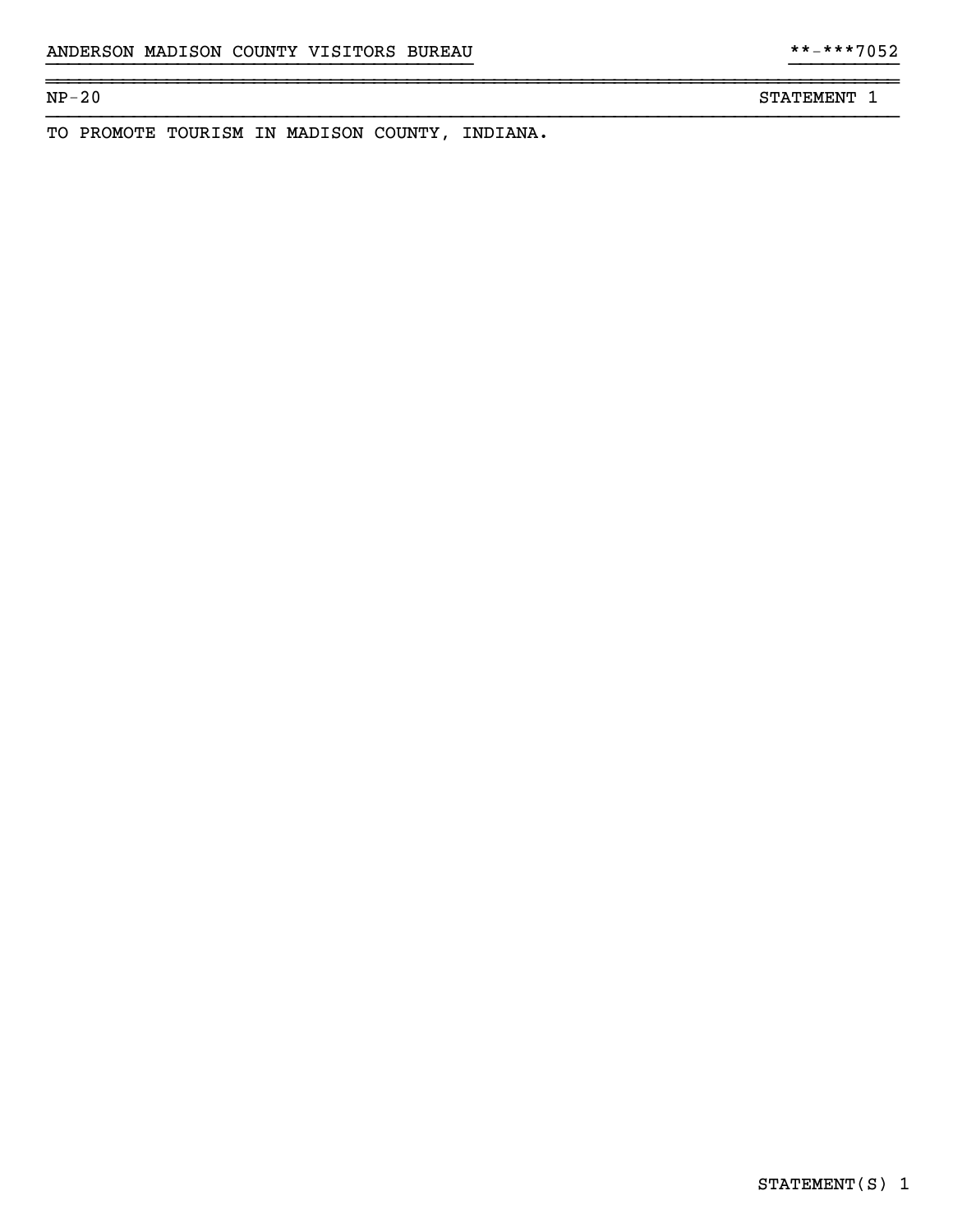| FORM $NP-20$ | EXPLANATION OF CHANGES IN GOVERNING               | STATEMENT |  |
|--------------|---------------------------------------------------|-----------|--|
|              | ARTICLES OF INCORPORATION,<br>ETC.<br>INSTRUMENT, |           |  |

~~~~~~~~~~~~~~~~~~~~~~~~~~~~~~~~~~~~~~~~~~~~~~~~~~~~~~~~~~~~~~~~~~~~~~~~~~~~~~

NO CHANGES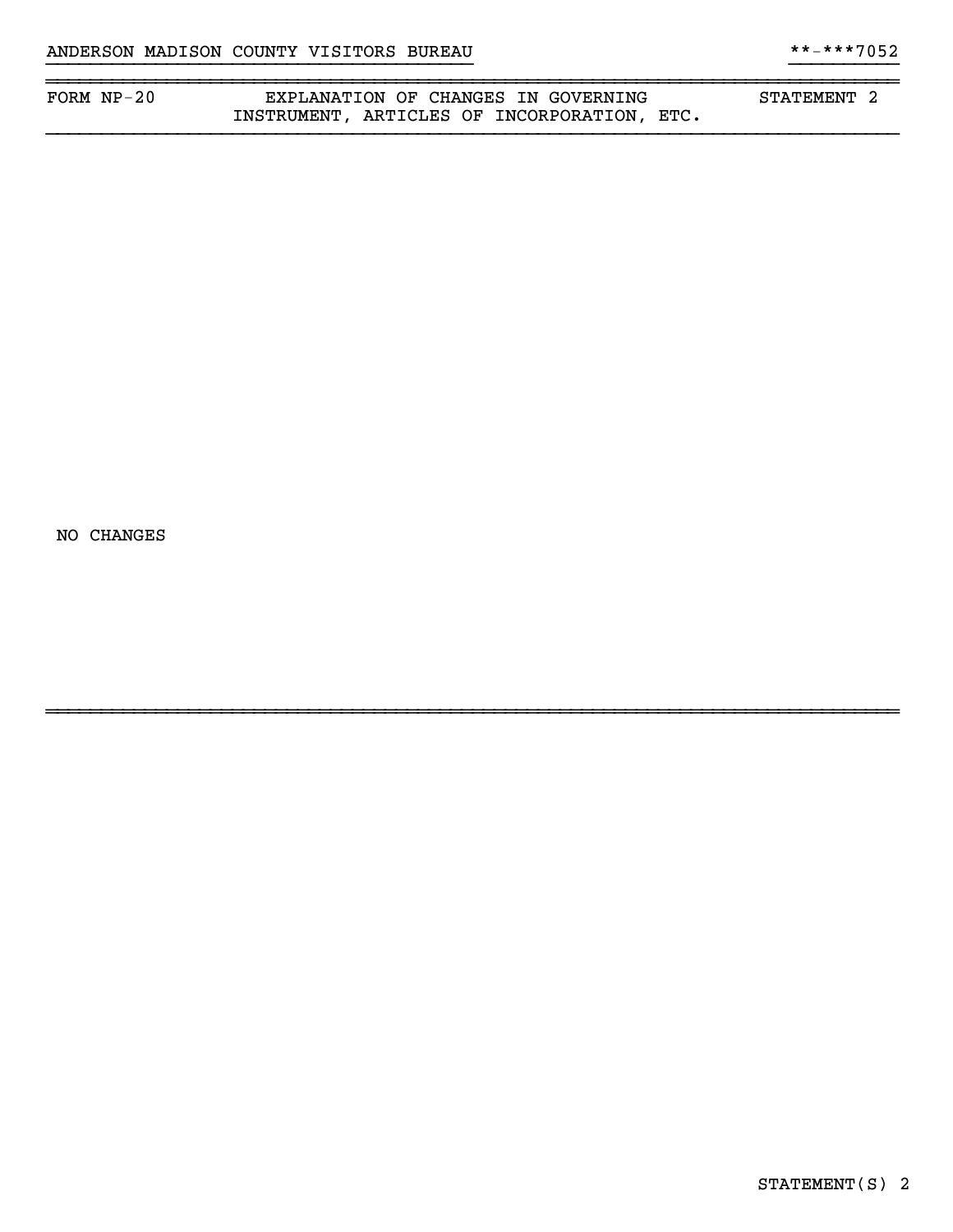~~~~~~~~~~~~~~~~~~~~~~~~~~~~~~~~~~~~~~~~~~~~~~~~~~~~~~~~~~~~~~~~~~~~~~~~~~~~~~

ANDERSON, IN 46013

| FORM $NP-20$                                                         | LIST OF OFFICERS, DIRECTORS AND TRUSTEES |                  |       | STATEMENT 3 |  |
|----------------------------------------------------------------------|------------------------------------------|------------------|-------|-------------|--|
| NAME AND ADDRESS                                                     |                                          |                  | TITLE |             |  |
| <b>ROBIN GERHART</b><br>6335 S SCATTERFIELD RD<br>ANDERSON, IN 46013 |                                          | CHAIR            |       |             |  |
| <b>MARK THACKER</b><br>6335 S SCATTERFIELD RD<br>ANDERSON, IN 46013  |                                          | VICE CHAIR       |       |             |  |
| MIKE LATCHAW<br>6335 S SCATTERFIELD RD<br>ANDERSON, IN 46013         |                                          | SECRETARY        |       |             |  |
| LINDA RADAKER<br>6335 S SCATTERFIELD RD<br>ANDERSON, IN 46013        |                                          | <b>TREASURER</b> |       |             |  |
| MARJ SHELL<br>6335 S SCATTERFIELD RD<br>ANDERSON, IN 46013           |                                          | <b>DIRECTOR</b>  |       |             |  |
| CHERYL SHANK<br>6335 S SCATTERFIELD RD<br>ANDERSON, IN 46013         |                                          | <b>DIRECTOR</b>  |       |             |  |
| SKYE HUFF<br>6335 S SCATTERFIELD RD<br>ANDERSON, IN 46013            |                                          | <b>DIRECTOR</b>  |       |             |  |
| RICK FULAYTAR<br>6335 S SCATTERFIELD RD<br>ANDERSON, IN 46013        |                                          | <b>DIRECTOR</b>  |       |             |  |
| ANN MARIE BAUER<br>6335 S SCATTERFIELD RD<br>ANDERSON, IN 46013      |                                          | <b>DIRECTOR</b>  |       |             |  |
| DONOVAN ARCHER<br>6335 S SCATTERFIELD RD<br>ANDERSON, IN 46013       |                                          | <b>DIRECTOR</b>  |       |             |  |
| ANNE PANCOL<br>6335 S SCATTERFIELD RD                                |                                          | <b>DIRECTOR</b>  |       |             |  |

}}}}}}}}}}}}}}}}}}}}}}}}}}}}}}}}}}}}}}} }}}}}}}}}}